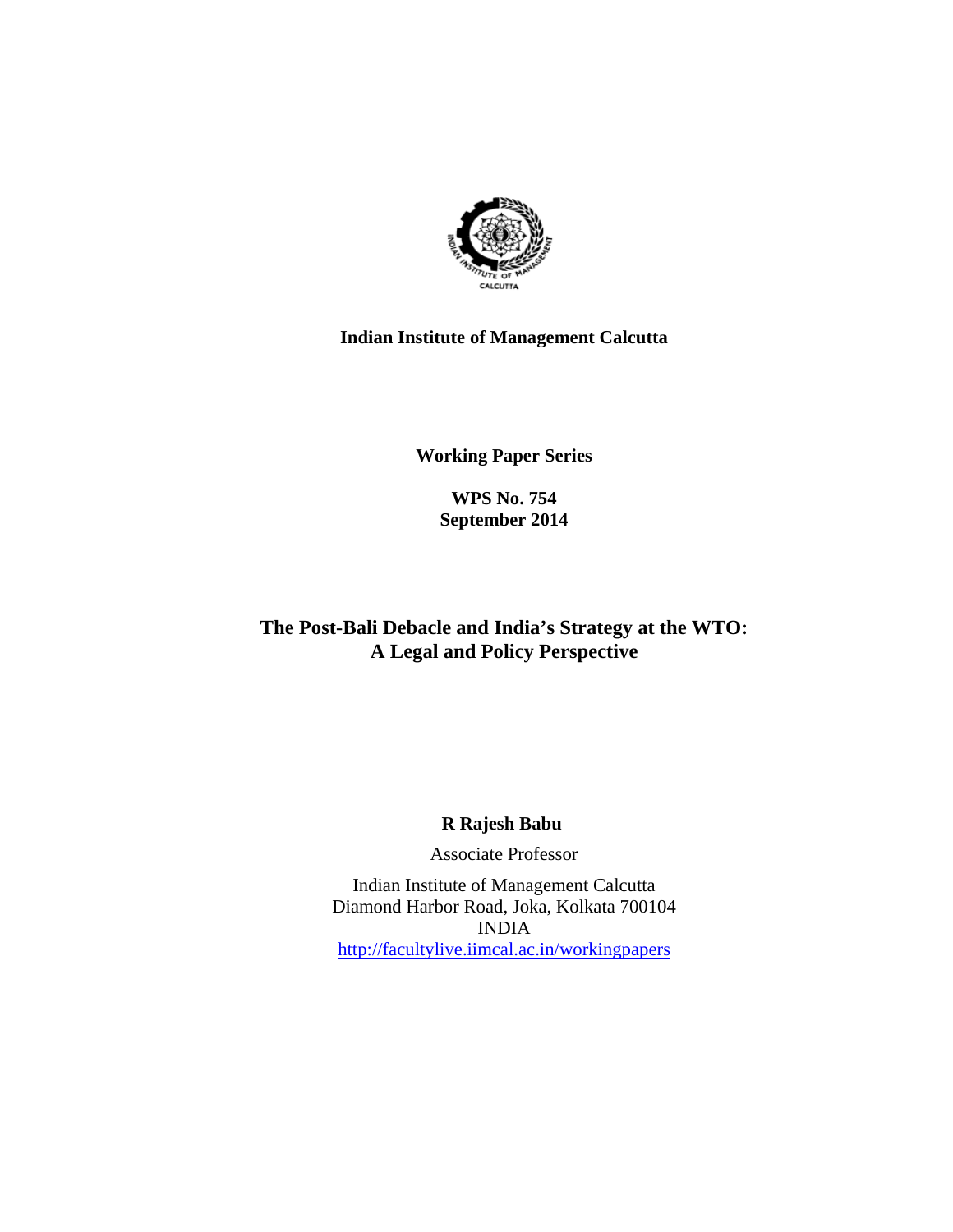# **The Post-Bali Debacle and India's Strategy at the WTO: A Legal and Policy Perspective**

## *R. Rajesh Babu Indian Institute of Management Calcutta*

*India has been perceived now as a villain that stalled the entry into force of the WTO Trade Facilitation Agreement (TFA) and the associated "Bali package", a deal which was hailed as a landmark in the history of the WTO by none other than the then Minister of Commerce and Industry of India. The mood changed with the drastic reversal of the negotiating position post-Bali by India's new government at New Delhi. India's last minute pull out surprised and concerned most, and has been viewed with apprehension both in terms of the future of the WTO multilateralism, as well as, from India's own trade interest. India's standpoint is firmed by its genuine concern over food security and convinced by the fact that the developed countries may have fewer incentives for addressing food security once the TFA becomes binding. In the midst of allegations and criticisms, this paper does a reality check on the cause and consequence of India's negotiating position and its implication on India's domestic and international interests. This paper attempts to throw some light, both from a legal and a political economy perspective, on the various dimensions of the India's negotiating standpoint. The paper argues that despite the potential legal and political repercussions, India might overcome the hurdle unscathed. At the same time, the paper notes that the current fiasco and precarious position of India in the world stage, is the result of an incoherent policy formulation and negotiating strategy that engulf Indian decision making apparatus.*

### **1. Introduction**

India has been perceived now as a villain that stalled the entry into force of the World Trade Organization (WTO) Trade Facilitation Agreement (TFA) and the associated "Bali package", a deal which was hailed as a landmark in the history of the WTO by none other than the then Union Minister of Commerce and Industry of India, Mr. Anand Sharma. <sup>1</sup> For Roberto Azevedo, the Director General of the WTO, this was the deal that put the "'World' back into the 'World Trade Organization'." 2 The Bali decision was also seen as an important stepping-stone towards the completion of the Doha Development round of negotiations initiated in 2001. The mood changed with the drastic reversal of the negotiating position post-Bali by India's new government at New Delhi. India's last minute pull out surprised and concerned most, and has been viewed with apprehension both in terms of the future of the WTO multilateralism, as well as, from India's own trade interest.

 <sup>1</sup> Statement of Shri Anand Sharma, Minister of Commerce and Industry in Parliament on the 9th Ministerial Conference of WTO at Bali, Press Information Bureau Ministry of Commerce & Industry, Government of India, 17-December-2013< http://pib.nic.in/newsite/PrintRelease.aspx?relid=101827> <sup>2</sup> WTO (2013), Concluding Remarks by Mr. Roberto Azevedo Director General of WTO 7 December

<sup>2013,</sup> WT/MIN(13)/47, Geneva, 17 December 2013.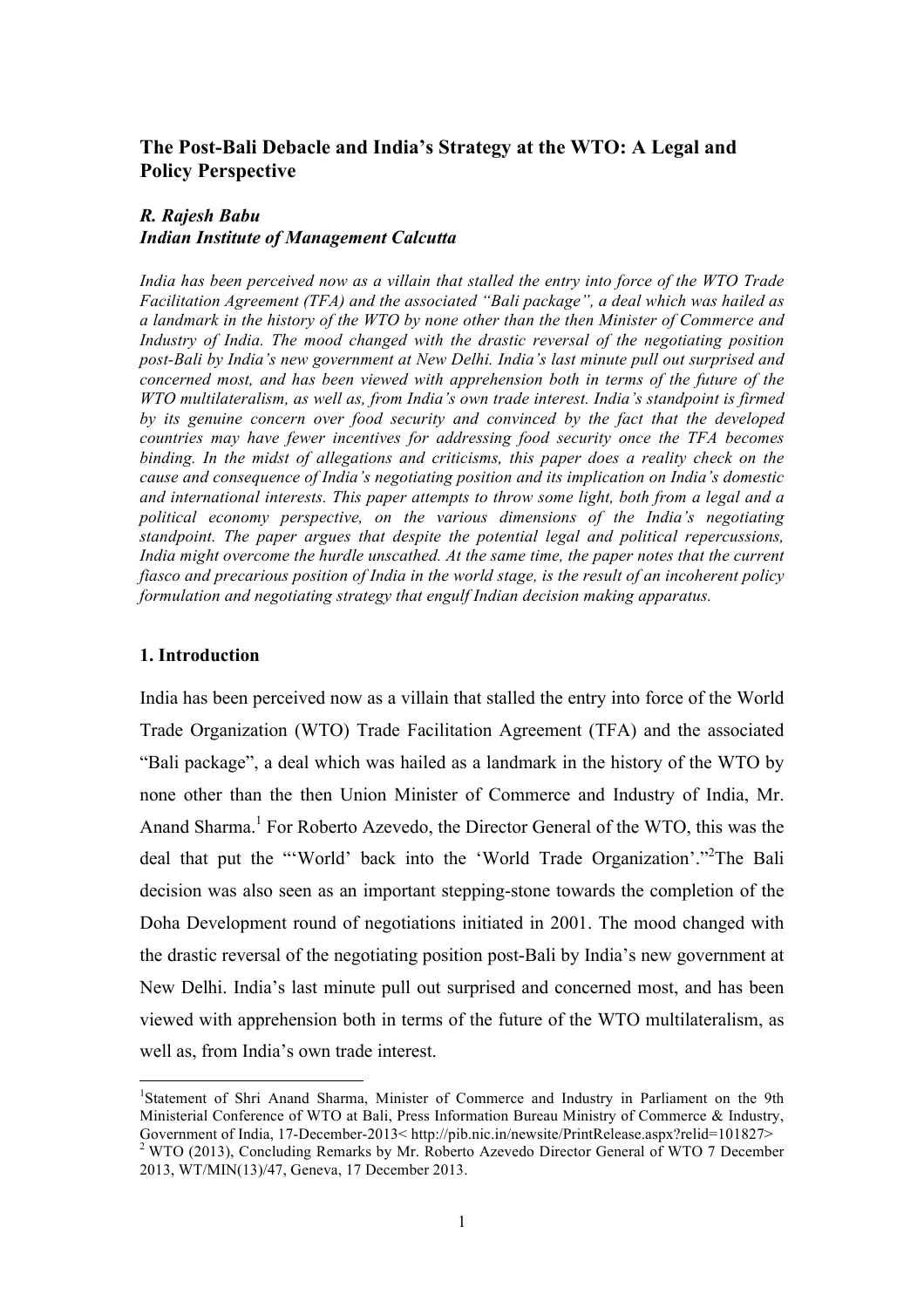India's stand point is firmed by its genuine concern over food security and convinced by the fact that the developed countries may have fewer incentives for addressing food security once the TFA becomes binding. India's vote for the TFA now depends on finding a permanent protection for its farm subsidy schemes, specifically relating to minimum support price (MSP) and stockpiling for food security. Simply put, India is basing its consent for TFA as a bargaining chip to advance its domestic food security concerns, two key negotiating issues, otherwise unconnected, forming part of the 'Bali package'. The U-turn has been met with severe skepticism both internally as well as from other Member States. India has been accused of violating its promise made at Bali and derailing the new hope of negotiations.

India's vote for the TFA is vital because, unlike other multilateral organizations such as the World Bank Group or the International Monetary Fund (IMF), the WTO is a member driven organization where historically, decisions are arrived through consensus. The WTO agreement does provide voting as an option in the absence of a consensus, however, this procedure is seldom practiced. Consequently, any WTO member state, small or big, could veto consensus building and stall a successful outcome. In the current deadlock, India blocked the adoption of the trade facilitation protocol, which was to be finalized by July 31, 2014.

In the midst of allegations and criticisms against India, this paper does a reality check on the cause and consequence of India's negotiating position and its implication on India's domestic and international interests. Can India be justified in blocking the post-Bali consensus by invoking its food security concerns, derailing the Bali Package deal in the process? Or is this the result of a lack of consistent trade policy and national standpoint? Can India defend and survive the onslaught of community of nations? Indeed, the current government has espoused a stronger negotiating position than those accepted by the earlier government which was in power while the 'Bali package' was negotiated. This paper attempts to throw some light, both from a legal and a political economy perspective, on the various dimensions of the India's negotiating standpoint. The paper argues that despite the potential legal and political ramifications, India might overcome the hurdle unscathed. At the same time, the paper notes that the current fiasco and precarious position of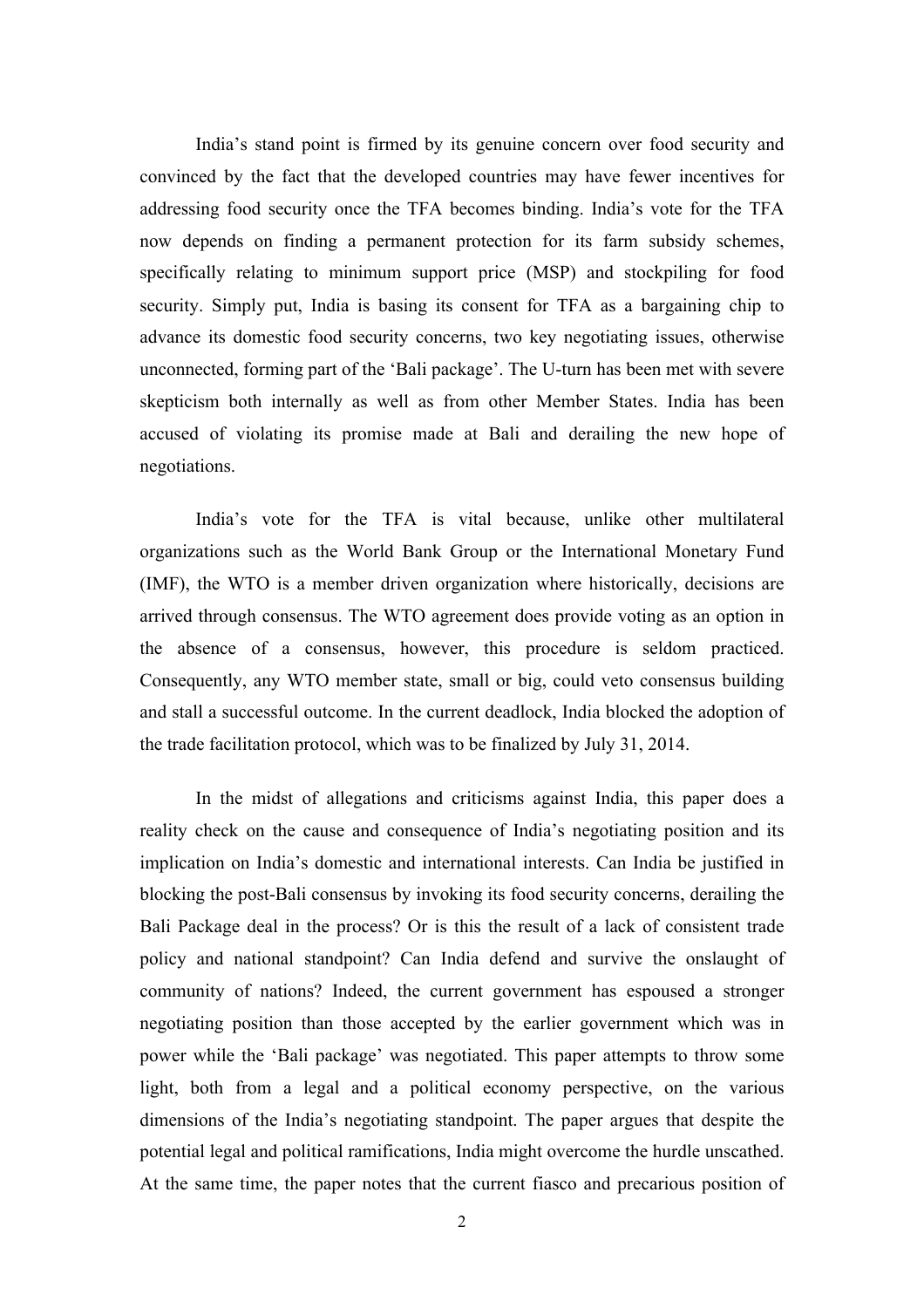India in the world stage, is the result of an incoherent policy formulation and negotiating strategy that engulfs Indian decision making apparatus.

### **2. The Trade Facilitation Agreement (TFA):** *The sole binding outcome*

The WTO Trade Facilitation Agreement (TFA) was negotiated to reduce administrative barriers *inter alia* at ports and customs, thereby saving transactional cost and ensure a hassle free flow of goods across borders. The Agreement ensures elimination of non-tariff barriers, expediting the movement, release and clearance of goods through effective cooperation between custom's authorities. Studies project that the Agreement, once implemented, could increase global GDP by upto US\$ 1 trillion and create 21 million jobs.<sup>3</sup> The Organization for Economic Co-operation and Development (OECD) estimates that for every one-percent reduction in global trade costs, global incomes go up by US\$40 billion. As per the study, the TFA shall have the potential cost reductions estimated at 14.1% of total costs for low-income countries, 15.1% for lower middle-income countries and 12.9% for upper-middle income countries. <sup>4</sup> In addition, improving efficiencies in customs and transport would integrate developing countries into the global economy and improve export competitiveness or foreign direct investment (FDI) inflow. Thus, the numbers uniformly and surely favour a swift implementation of the Agreement.

Trade facilitation is not new to the WTO. It appeared as one of the 'Singapore Issues' during the Ministerial Conference at Singapore in 1996. <sup>5</sup> Then, the majority of the developing countries had opposed undertaking any new commitments without addressing their developmental concerns under the existing WTO covered agreements. Members refused to take any mandatory standards, which apart from having major financial implications had the challenge of facing a binding WTO dispute settlement mechanism (DSM) in case of non-compliance. It was also argued that the WTO is not the suitable forum for dealing with trade facilitation, as it would

<sup>&</sup>lt;sup>3</sup> Gary Hufbauer and Jeffrey Schott (2013), 'Payoff from the World trade agenda 2013,' *Report to the ICC Research Foundation*, April 2013 <http://www.iccindiaonline.org/reports/Peterson Report.pdf>

<sup>&</sup>lt;sup>4</sup> Evdokia Moïsé and Silvia Sorescu (2013), Trade Facilitation Indicators: The Potential Impact of Trade Facilitation on Developing Countries' Trade, *OECD Trade Policy Paper* no 144. It is estimated that a trade facilitation agreement could reduce business costs by between \$350 billion and \$1 trillion, and world trade could increase between \$33 billion and \$100 billion in global exports per year and \$67 billion in global GDP (World Bank, OECD, 2011). WTO (2013), Agreement on Trade Facilitation, WT/MIN(13)/W/8, Geneva, 6 December 2013.

<sup>&</sup>lt;sup>5</sup> Other Singapore issues were: trade and investment, competition policy, transparency in government procurement and trade facilitation.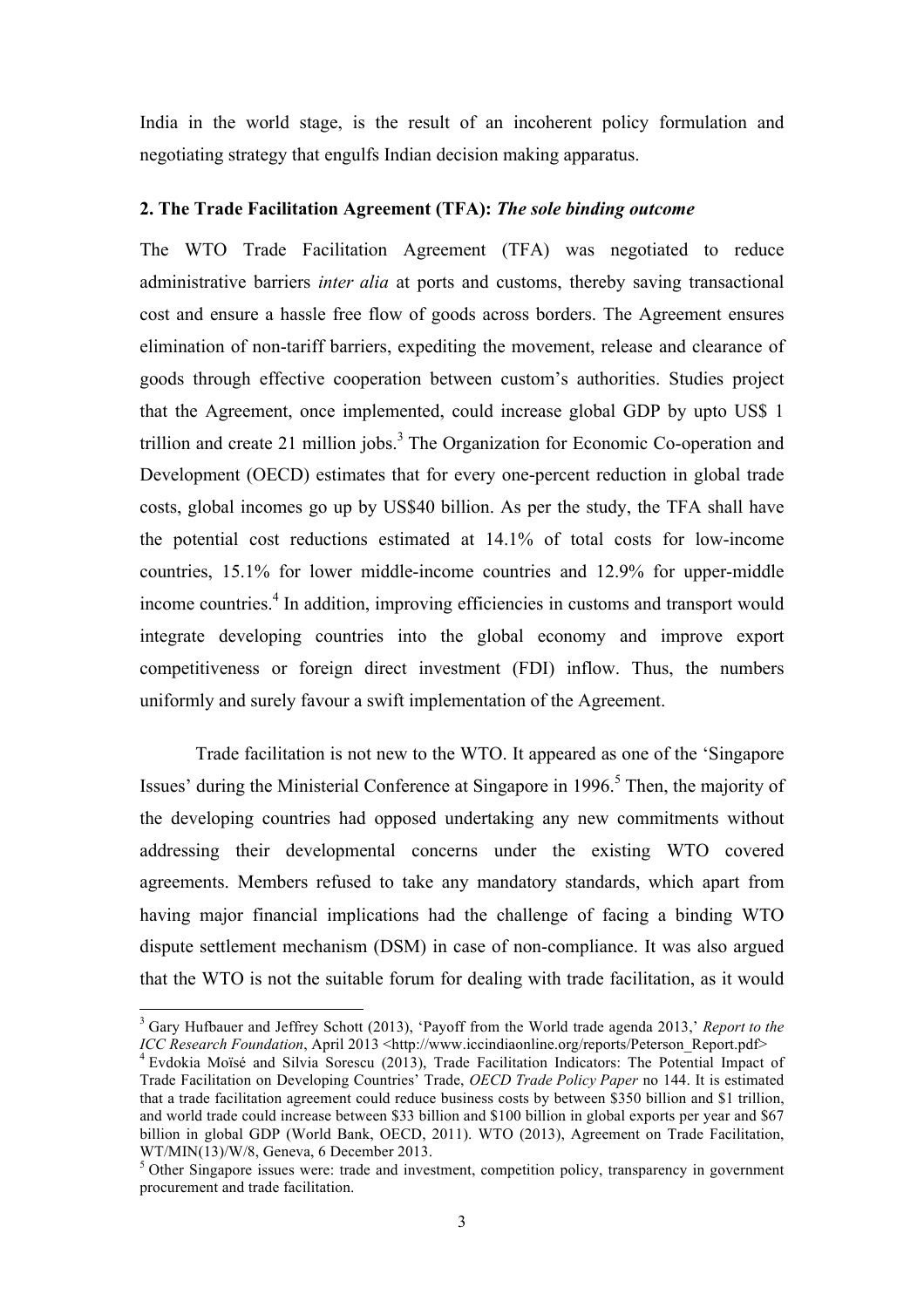only duplicate the work of World Customs Organization (WCO), an expert body.<sup>6</sup> This did not prevent the members from agreeing to undertake an exploratory and analytical study on trade facilitation "on the implication of trade procedures in order to assess the scope for WTO rules in this area".<sup>7</sup> It was after several years in July 2004 that the WTO members formally agreed to negotiate a trade facilitation agreement, based on modalities contained in the "July 2014 package" under the Doha Development Agenda (DDA).<sup>8</sup>

At the Bali Ministerial Conference in December 2013, the WTO members finally reached a consensus on TFA, which was the only permanently binding outcome among the "Bali Package".<sup>9</sup> This is the first time a new agreement was expected to be brought under the umbrella of the WTO. TFA creates new rights and obligations for WTO Members and accordingly, must be incorporated into WTO law by listing it as one of the covered agreements under Annex 1A of the WTO Agreement. According to the Ministerial Declaration,<sup>10</sup> post-Bali, the Preparatory Committee on Trade Facilitation, consisting of all members, established under the General Council, shall subject the text to a legal review,  $\frac{11}{11}$  draft a Protocol of Amendment (POA) to be inserted in the new Agreement and ensure the expeditious entry into force of the Agreement.<sup>12</sup> The General Council was expected to meet no later than 31 July 2014 to adopt the Protocol and to open the Protocol for acceptance until 31 July 2015.<sup>13</sup>

To bring developing countries and least developed countries (LDCs) on board, the TFA provides for a separate section on special and differential (S&D) treatment to support their implementation capabilities. As part of S&D treatment, it was agreed

 $6$  Chakravarthi Raghavan (2003), Third World Network <http://www.twnside.org.sg/title/5348a.htm>

<sup>7</sup> WTO, Singapore Ministerial Declaration, 18 December 1996, WT/MIN(96)/DEC, para 21.

<sup>&</sup>lt;sup>8</sup> The modalities of the trade facilitation negotiations in its Annex D.

http://www.wto.org/english/tratop\_e/dda\_e/ddadraft\_31jul04\_e.pdf<br>
<sup>9</sup> Bali Ministerial Declaration WT/MIN(13)/W/36 dated 7 December 2013. This text was revised 19 times before acceptance. WTO, Agreement on Trade Facilitation Draft Ministerial Decision, 7<br>December 2013, WT/MIN813)/W/8

<sup>&</sup>lt;sup>10</sup> Bali Decision on the TFA (WT/MIN(13)/36, WT/L/911, 7 December 2013<br><sup>11</sup> The text annexed to the Draft Ministerial Decision is not the final text of the Agreement and is "subject to legal review for rectifications of a purely formal character that do not affect the substance of the Agreement". The final revise text of TFA is available under the WTO document WT/L/931.

<sup>&</sup>lt;sup>12</sup> Agreement on trade facilitation Ministerial, Decision of 7 December 2013, Ministerial Conference, Ninth Session. Bali. 3-6 December 2013. WT/MIN(13)/36. WT/L/911. 11 December 2013

 $<sup>13</sup>$  The Protocol shall enter into force once two-thirds of members have completed their domestic</sup> ratification process. Article X:3 of the WTO Agreement.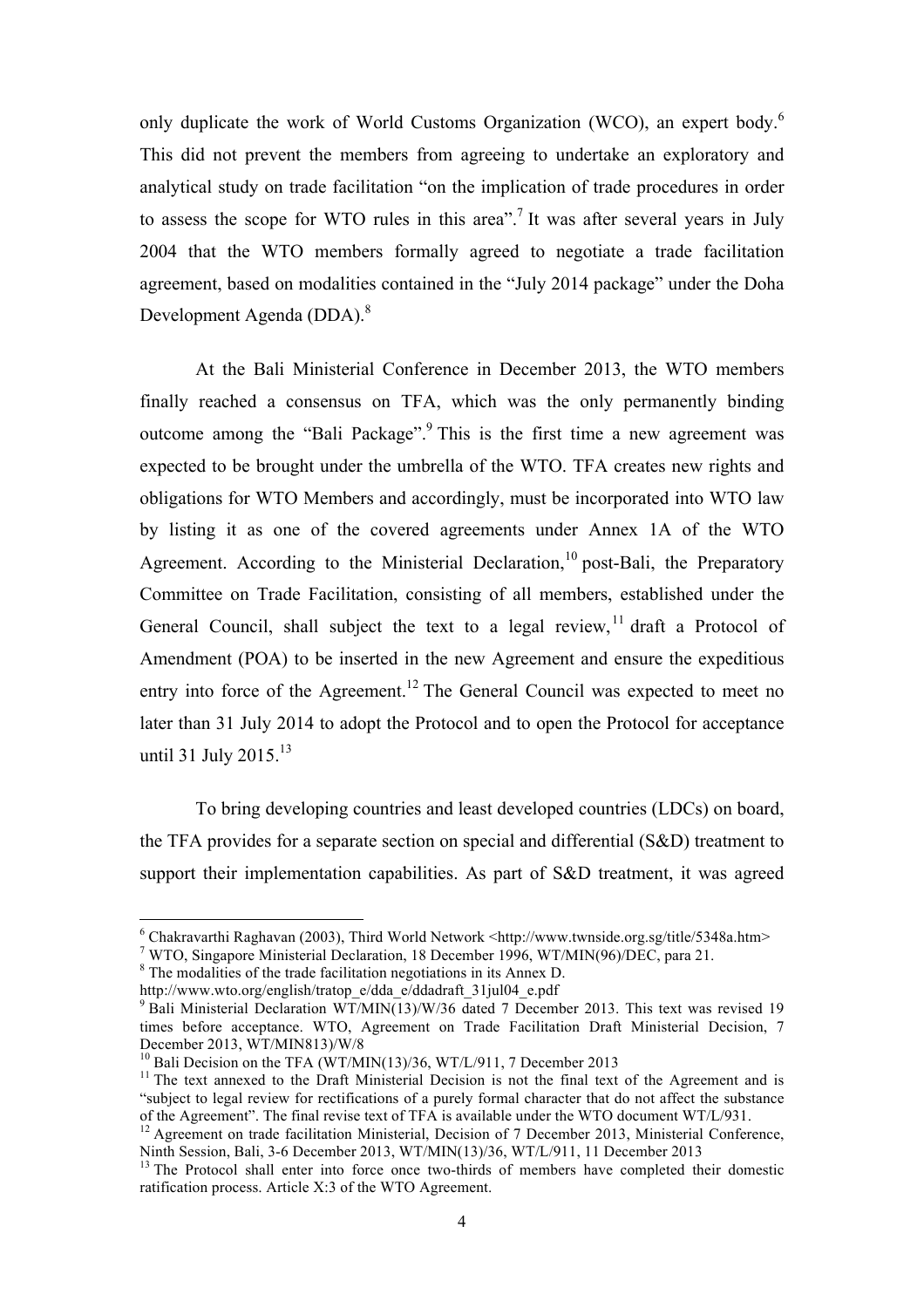that the LDCs and developing countries shall have a longer time frame for implementation, receive capacity building and technical assistance, and a moratorium on approaching the WTO dispute settlement against non-compliance with the Agreement for two year period. The language and phraseology are remnants of the standard S&D treatment provisions commonly found in most WTO covered agreements - soft law obligations couched in non-mandatory rhetoric with limited practical utility.<sup>14</sup> Moreover, financial support, which formed the core of the LDCs and some developing country's proposal, since the commencement of the negotiations, was relegated to the status of non-binding footnote. <sup>15</sup> Other core pillars such as self-designation and self-assessment of capacity to implement the provisions have also met with a similar fate.<sup>16</sup>

It is this Agreement and process that India managed to stop by withholding its consent, creating an impasse.

#### **3. Food Security and the WTO discipline**

The Agreement on Agriculture (AOA) was primarily designed to discipline developed country's farm subsidy programmes, where domestic agricultural policies provide high subsidies for agricultural production and help competitiveness of developed country's agriculture produce. The AOA commits members to cutting down subsidies both on production and on exports. The WTO AOA group subsidies into amber, blue and green 'boxes' depending on the trade distorting effect.<sup>17</sup> An additional category called 'S&D box' or 'Development box' offers S&D treatment for developing countries by exempting certain subsidies from reduction commitments.<sup>18</sup> Green box and Blue box subsidies are both permitted subsidies, but Blue box subsidies must not lead to increased production.

 $14$  There are 145 S&D provisions spread across the different WTO Agreements. Of these, 107 were adopted at the conclusion of the Uruguay Round. See WTO, "Implementation of Special and Differential Treatment Provisions in WTO Agreements and Decisions," Note of the Secretariat, WT/COMTD/W/77, 25 October 2000. See also R. Rajesh Babu, "Interpretation of the WTO

Agreements, Democratic Legitimacy and Developing Nations", *Indian Journal of International Law*,

<sup>50 (1) 2010,</sup> pp. 45-90.<br><sup>15</sup> Footnote 16, Article 1.2, Section II, Agreement on Trade Facilitation, Ministerial Decision of 7<br>December 2013. WT/MIN(13)/36 WT/L/911

 $16$  South Centre (2013), "Key Issues Still Under Brackets in the Trade Facilitation Text Presented to the Ministerial Conference in Bali," South Centre Paper, November 2013, p. 9. 17WTO Agreement on Agriculture 1994.

 $18$ Article 6.2, AOA.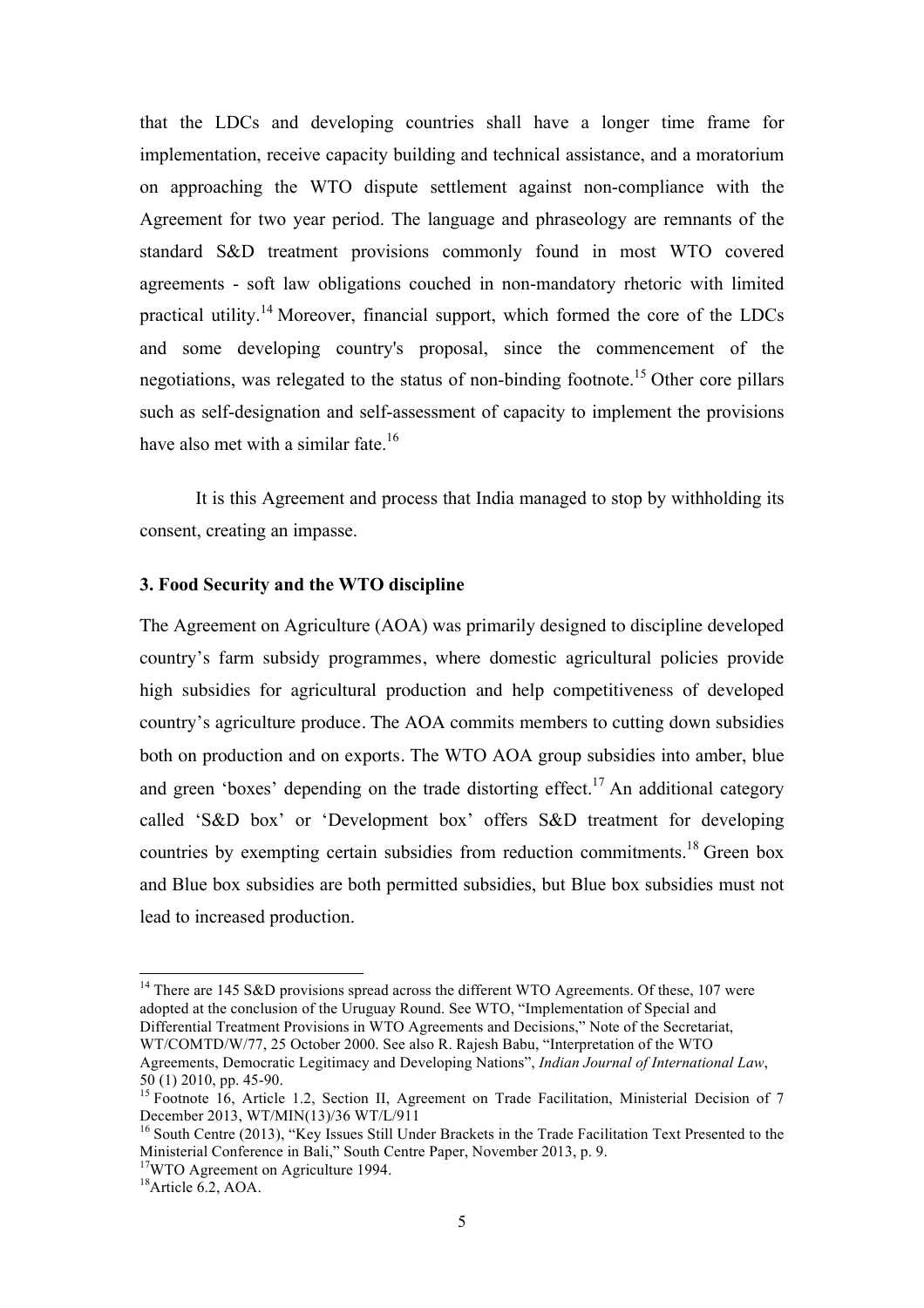The Green box has no upper limitation and covers expenditures in relation to the stockpiling for food security purposes and expenditures on domestic food aid to needy population. However, to be in Green Box, the Subsidy must (i) have no, or at most minimal, trade-distorting effects or effects on production, (ii) be "provided through a publicly-funded government programme not involving transfers from consumers" and, (ii) the support in question shall not have the effect of providing price support to producers.<sup>19</sup> Subsidies that are in the form of direct payments to producers are not linked to production decisions, i.e. although the farmer receives a payment from the government, this payment does not influence the type or volume of agricultural production ("decoupling") can also be included under the Green box.<sup>20</sup> No production is required to receive such payments.

All trade-distorting subsidies are grouped under Amber box, subjecting them to progressive reduction. Amber box domestic support is calculated in terms of "Aggregate Measurement of Support (AMS)" which combines all product-specific and non-product specific domestic support.<sup>21</sup> Not all 'amber box' support must be counted against a country's AMS limit. Subsides that are under S&D box or within the *de minimis* threshold could be maintained.<sup>22</sup> The S&D for developing countries under Article 6 of AoA permits support measures, whether direct or indirect, designed to encourage "agricultural and rural development" and that are an integral part of the development programmes of developing countries. However, government procurement at an administered price (market price support) shall not fall under the S&D box and must be calculated as part of Amber box. In other words, subsidies which provide price support to producers are considered trade distorting and are subject to reduction commitment under Amber box after a threshold.

Developing countries could, however, maintain the Amber box subsidy to a *de minimis* limit of 10% of the total production (5% for developed countries). If the domestic support exceedsthe10% limit, the Amber box subsidy must be reduced by 13.3% for developing countries (20% for developed countries) over a period of 10

<sup>&</sup>lt;sup>19</sup> Annex 2, Art. 1, AoA.<br><sup>20</sup> WTO, Agriculture: Domestic Support,

 $\lt$ http://www.wto.org/english/tratop\_e/agric\_e/ag\_intro03\_domestic\_e.htm>

<sup>&</sup>lt;sup>21</sup> All annual domestic support measures, except exempt measures, provided in favour of agriculture producer are to be measured as AMS.

<sup>&</sup>lt;sup>2</sup> Article 6 of the AoA as all forms of domestic support except that placed in the blue and green boxes.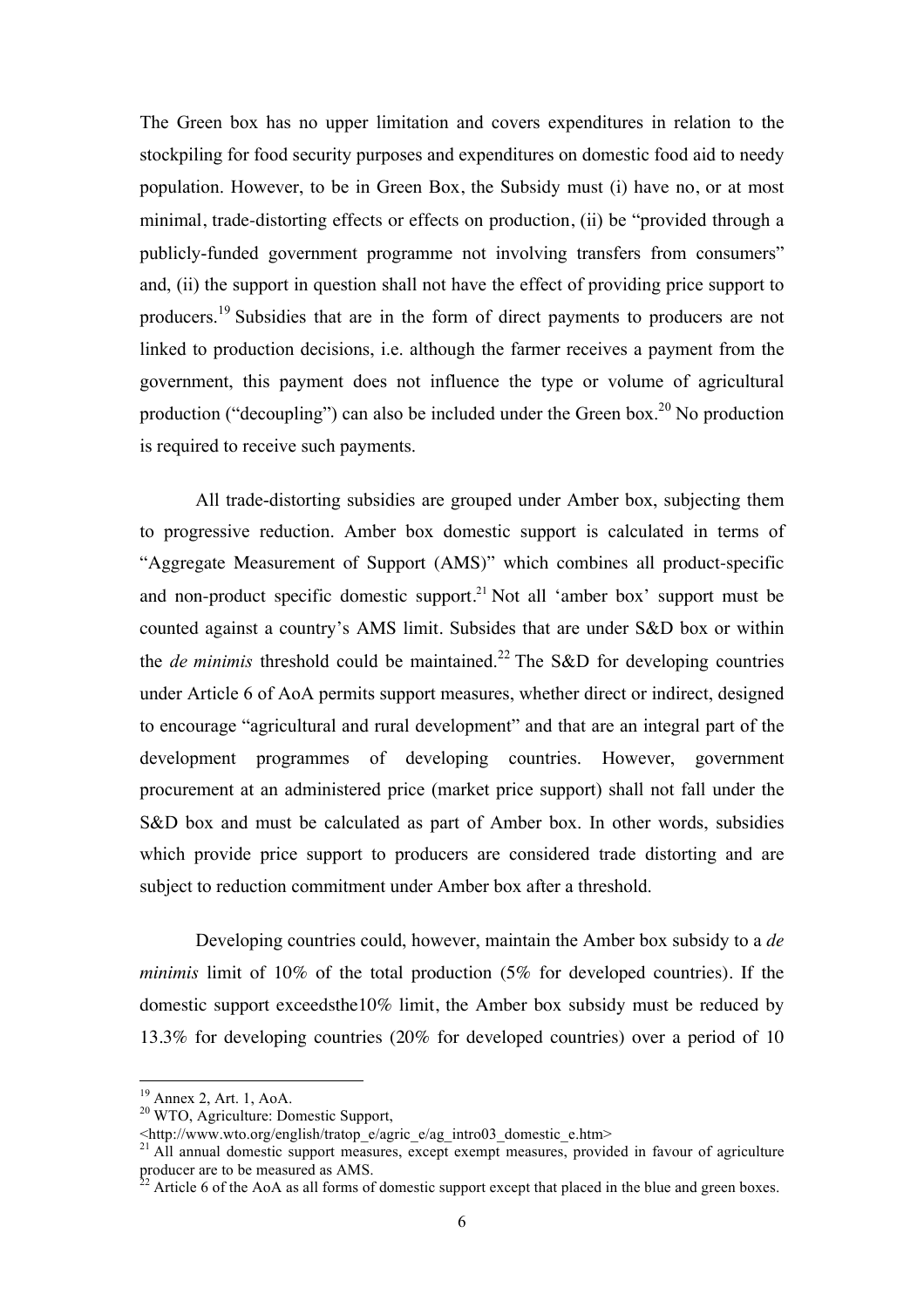years. The base year on which the 'fixed external reference price' (ERP) is calculated for each commodity is 1986 to 1988 without taking inflation into account. India's ERP denominated in Indian rupees was fixed at Rs.3520 (US\$ 262.5) per metric tonne for rice and Rs. 3540 (US\$ 264) per metric tonne for wheat.<sup>23</sup> The total product specific AMS was negative  $(-$  Rs. 24,442 crores) during the base period.<sup>24</sup> For this reason, from Uruguay Round until recently, no 'Amber box' reduction was required for India as its AMS was well within the *de minimis* threshold. <sup>25</sup> This, however, implies that India's AMS limit is bound at zero and the *de-minimus* limit becomes India's *de facto* limit for domestic support schemes. Domestic support above 10% *de minimus* level would automatically become WTO inconsistent. In other words, the developing countries which had not been using these measures earlier "are prohibited from using them in future beyond the *de minimis* limits." Bhagirath Lal Das notes that:

This is patently unfair in the sense that countries which had been distorting the market in the past are allowed to continue distorting it to a substantial extent, whereas those that had refrained from doing so are prohibited from using these measures in the future.<sup>26</sup>

India's domestic support schemes are generally in the form of "minimum support price" for major agricultural commodities<sup>27</sup> and "input" subsidies provided to farmers in the forms of electricity, fertilizers, seeds, etc. The main implementing agency for the Government of India (GOI) is the Food Corporation of India (FCI), which procures agriculture products at 'administered price' or government determined price for stockpiling. As in 2014, India's rice and wheat stockpiles are about 21.2

<sup>&</sup>lt;sup>23</sup>Sudha Narayanan, "The National Food Security Act vis-à-vis the WTO Agreement on Agriculture," *Economic & Political Weekly*, vol xlix, no 5, February 1, 2014.<br><sup>24</sup> Taking both product specific and non-product specific AMS into account, the total AMS was (-)

Rs.19,869 crores i.e., about (-) 18% of the value of total agricultural output. WTO *Agreement On Agriculture —A Background Paper*, <http://commerce.nic.in/wtojun2k\_2.htm><br><sup>25</sup>Article 7 (b), AoA.

<sup>&</sup>lt;sup>26</sup> BhagirathLal Das, "WTO Agreement on Agriculture: Deficiencies and Proposals for Change" *TWN Trade & Development Series* 17, 2001, p. 11 <http://www.twnside.org.sg/title2/t&d/tnd17.pdf>

<sup>&</sup>lt;sup>27</sup> Cereals (paddy, wheat, barley, jowar, bajra, maize and ragi); five pulses (gram, arhar/tur, moong, urad and lentil); eight oilseeds (groundnut, rapeseed/mustard, toria, soyabean, sunflower seed, sesamum, safflower seed and niger seed); copra, raw cotton, raw jute and virginia flu cured (VFC) tobacco. See Manual on Agriculture Prices and Marketing, Government of India Ministry of Statistics and Programme Implementation, Central Statistics Office, New Delhi October, 2010 <www.mospi.gov.in>.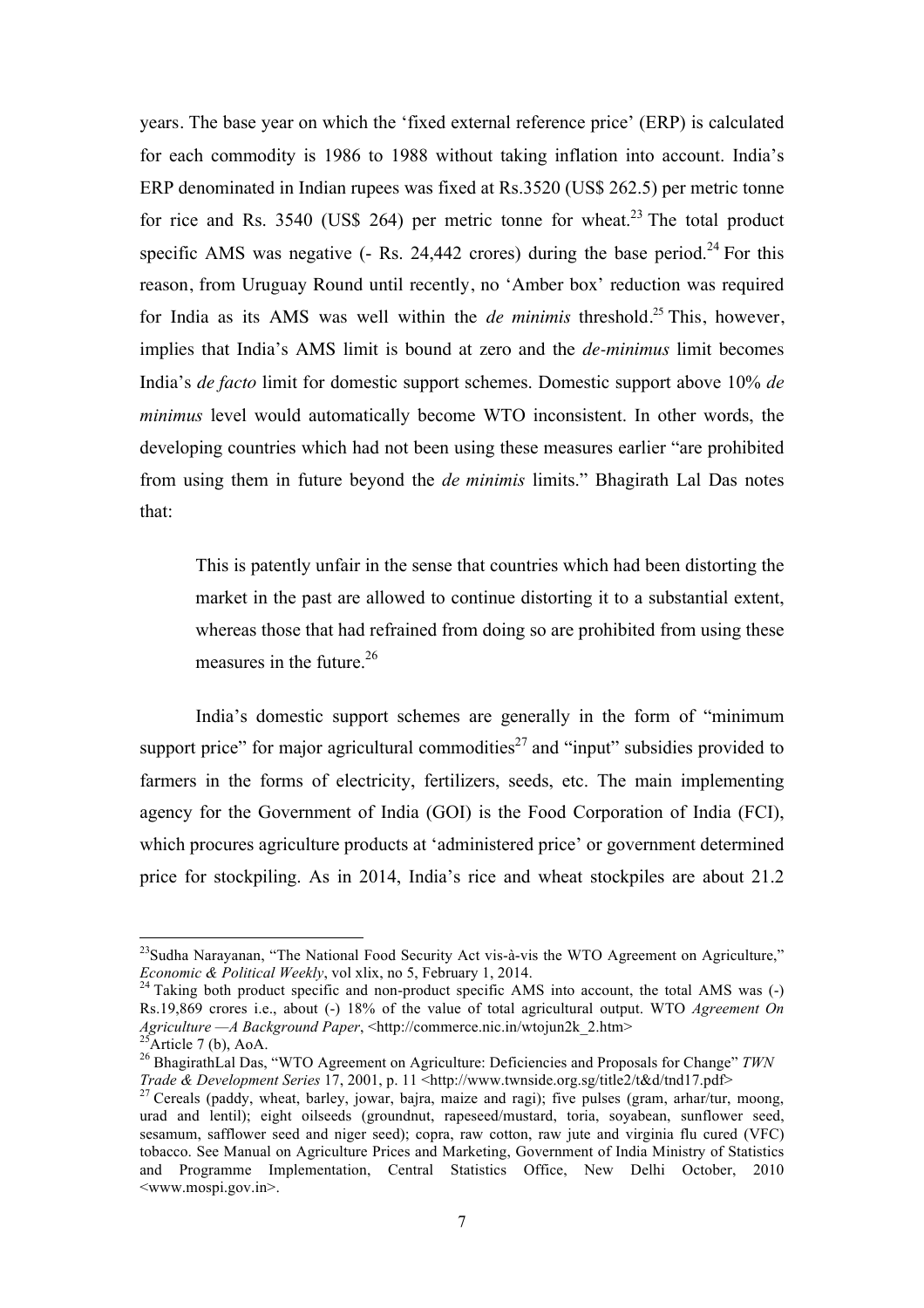million tonnes and 39.8 million tonnes respectively.<sup>28</sup> The reserve is considered more than double the government's buffer requirements for both commodities. Such stockpiled goods are redistributed at a subsidized rate (less than market rate) through the public distribution system (PDS) to eligible citizens at below the poverty line.

Public stockholding for food security purposes are allowed and there will be no WTO violation as long as the Government purchases food at 'current market prices' and sales from the stockpile is at 'no less than the current domestic market price' for the product and quality in question.<sup>29</sup> This is categorized as non-trade distorting subsidy and permissible under Green box. However, if the agriculture products are acquired and released at government 'administered price', which is the case with India, the difference between the 'acquisition price' (administered price) and the ERP is accounted for in calculating the country's  $AMS<sup>30</sup>$  Since FCI acquires agriculture products at administrative price fixed by the government (MSP or procurement price $31$ ), any difference between the acquisition price and the external reference price shall be added to India's AMS.<sup>32</sup> Until recently, the acquisition price was less than the ERP, which was pegged at 1986-88 price. Overtime, the administered price at which India was acquiring and stockpiling have gradually gone up, above and beyond the ERP thereby making it eligible for being calculated as  $AMS.<sup>33</sup>$ 

Therefore, if the 'administered price' minus ERP multiplied by eligible production is equal to or less than the *de minimus* 10% of value of production, there is no reduction commitment. However, the amounts spend by India under the Amber box domestic support schemes in the recent years have gone up exponentially, due to both inflationary reasons and additional commitments undertaken under subsidy schemes. In the past 10 years, the government administered price for rice and wheat

<sup>&</sup>lt;sup>28</sup> "Factbox - India's food stockpiling and WTO stand-off," *Reuters*, July 29, 2014.<br><sup>29</sup> Annex 2, paraagraph 3, AoA.<br><sup>30</sup>Footnote 5 of Annex 2.AoA.<br><sup>31</sup> Procurement price is generally lower than the open market price an

 $32$  The administered price regime currently in vogue includes: Minimum support prices (MSP) for 24 commodities; Statutory minimum prices for sugarcane; Levy prices for rice and sugar; Central issue prices for rice, wheat and coarse cereals for sale under public distribution system (PDS). Administered Prices, Manual on Agricultural Prices and marketing, Ministry of Statistics and Programme Implementation, para. 2.3.2.<br>
<http://mospi.nic.in/mospi\_new/upload/Manual-on-Agricultural-Prices-and-Marketing.pdf>

 $^{33}$  In 2014, India paid about Rs. 14,000/tonne of wheat and about Rs. 13,600/tonne of rice. "Factbox -India's food stockpiling and WTO stand-off," *Reuters*, Jul 29, 2014.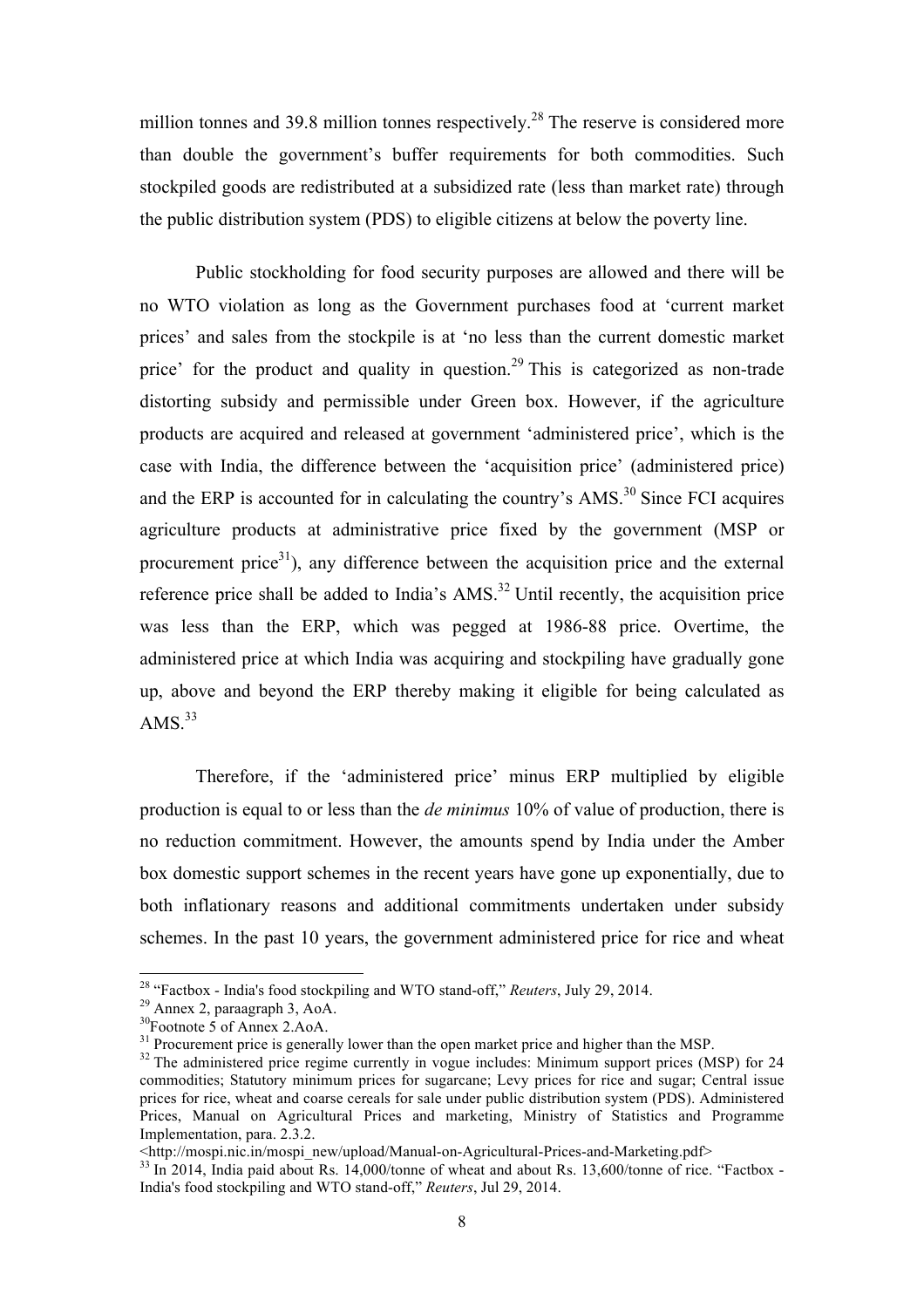has doubled. The recent National Food Security Act 2013 has the consequence of further added to the existing subsidy basket of the government.<sup>34</sup> Recent studies show that the domestic support prices for wheat and rice, for instance, have increased by 72% and 75% respectively between 2005/06 and 2010/11. Input subsidies such as fertilizer, electricity, irrigation and seeds, rose at  $214\%$  to nearly \$30 billion.<sup>35</sup> Gopinath's study projects a more modest figure of about US\$12.0 billion by 2015 because of India's public stockholding.<sup>36</sup> This calculation, however, acknowledges that India has been 'shifting boxes.' Some of the subsidies initially in Amber box have been shifted to S&D and Green boxes where there are no reduction commitments. The legality of such transfers is open to interpretation. The substantial increase in India's agricultural subsidy has gone unnoticed, as India has not notified the same to the WTO since  $2004$ .<sup>37</sup>

In short, the studies show that India's domestic support for product-specific and non-product specific AMSs have increased considerably over many years until 2013. In the light of such an increase, India has found itself at the wrong side of the WTO rules, with difficulty in justifying its subsidy schemes in view of its WTO commitments. Surely, this would have a direct bearing on the continuation of the food security schemes that ensure security for farmers and poor. Other WTO members could challenge India's subsidy schemes through WTO dispute settlement actions, which could potentially compel India to substantially reduce its domestic support programmes. This would mean withdrawal or reduction in benefits offered to its farmers under the threat of sanctions.

## **4. The Bali Promise**

<sup>&</sup>lt;sup>34</sup> The estimated food grain requirement for the Act is 61.23 millionmetric tons at a cost of "about" \$23.1 billion, an increase of \$4.4 billion over current expenditures. Santosh Singh, 'Indian Cabinet Approves National Food Security Bill 2013,' USDA Foreign Agricultural Service Global Agricultural Information Network, GAIN Report Number: IN3037, 4 November 2013. See also "Factbox - India's food stockpiling and WTO stand-off," *Reuters*, Jul 29, 2014.<br><sup>35</sup> JTB Associates (2011), "Domestic Support and WTO Obligations in Key Developing Countries,"

June 2011.

 $36$  Munisamy Gopinath, "India: Shadow WTO Agricultural Domestic Support Notifications"<br>International Food Policy Research Institute (IFPRI) Discussion Paper 00792, September 2008, p. 23.

<sup>&</sup>lt;sup>37</sup> The notification concerns domestic support commitments was dated 5 April 2011 for the marketing years 1998-99 to 2003-04. WTO *Notification*, Committee on Agriculture, G/AG/N/IND/7 9 June 2011. See also Lars Brink (2014), 'Support to agriculture in India in 1995-2013 and the rules of the WTO, *IATRC Working Paper #14-01*, April 2014. <http://ageconsearch.umn.edu/bitstream/166343/2/WP%2014-01%20Brink.pdf>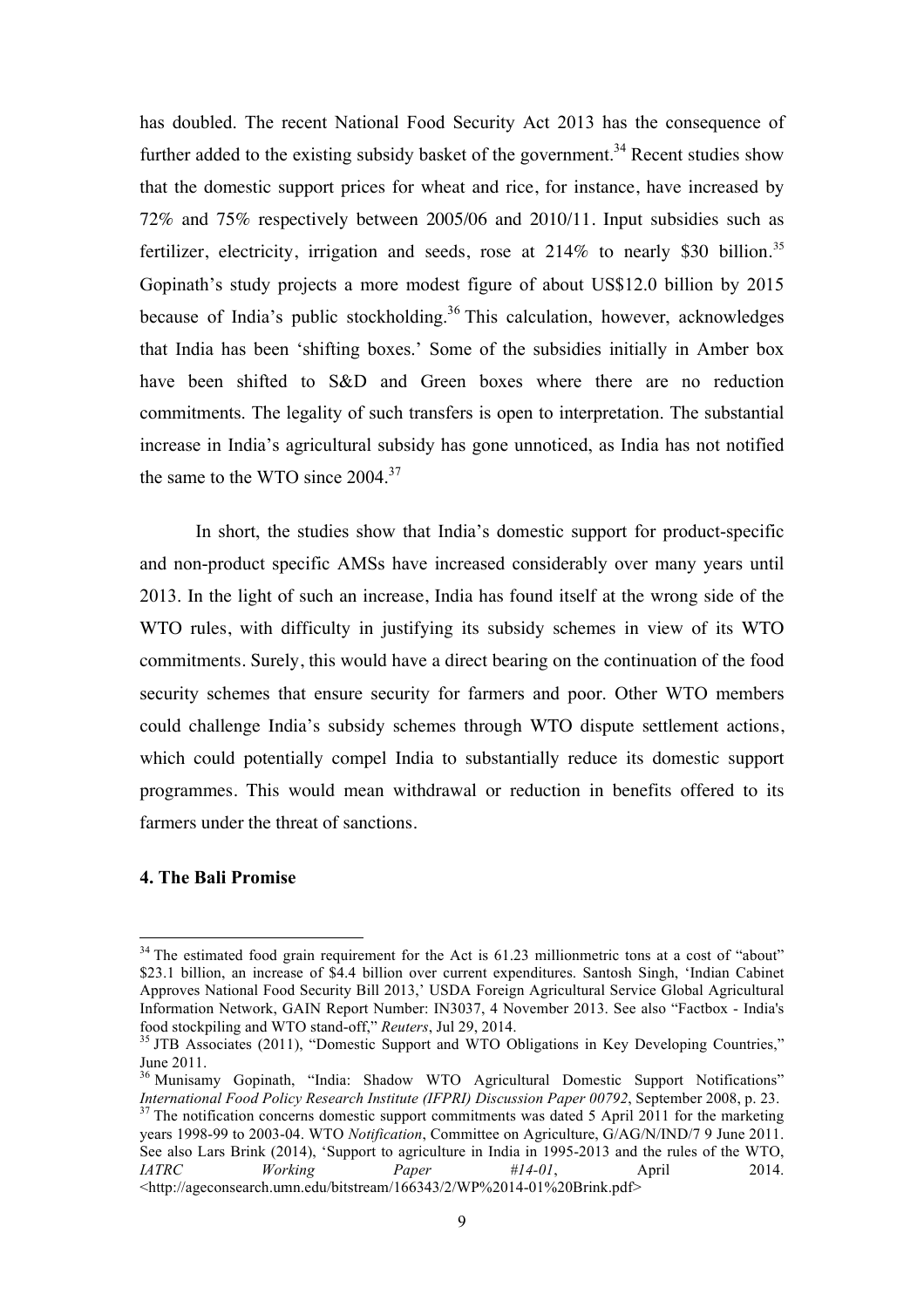The Bali Ministerial Conference 2013 was a final attempt to break the stalemate and jumpstart the 2001 Doha Round of negotiations. Rather than pursuing all the negotiating issues under the Doha Development Agenda (DDA), the Members choose to opt for few issues where consensus was possible. Both trade facilitation and public stockholding for food security purposes were key issues that were taken up at the Bali Ministerial in December 2013. Public stockholding for food security purposes was critical for developing countries but were also controversial. India and other developing countries wanted current WTO farm subsidy rules diluted; however, consensus was not forthcoming as developed countries virtually blocked most proposals.

The Group-33 (G-33), a group of 46 nations including India, proposed that the WTO farm subsidy rules be relaxed for the developing countries to continue their support for food from low-income and resource-poor producers at administered prices as part of their food stockholding programmes. G-33 demanded that the Amber box *de minimis* cap be relaxed to accommodate their food security concerns or legitimize such subsidies within the context of 'Green box' or 'S&D box'. They also proposed a change in the base year of 1986-88 for the purpose of ERP to 2000-2004 for developing countries, as the "excessive inflation" reduced or prohibited the flexibility provided to developing countries. The proposal became controversial as this was fundamentally against the 'Green box' or 'S&D box' requirement, and the surplus stock of food has the potential of being dumped into the international market distorting food price.<sup>38</sup>

India went further than the proposal of the G-33 which had asked for a two year 'due restraint' against challenges through the WTO dispute settlement process. India convinced the G-33 in the process the need for a sustained solution. India insisted that the "interim solution cannot be a temporary solution nor be terminated and must remain in place till such time that a negotiated permanent solution is in place."39 Moreover, the proposal also does not protect challenges under the General

 <sup>38</sup> Christophe Bellmann, Jonathan Hepburn, Ekaterina Krivonos and Jamie Morrison (2013), G-33 Proposal: Early Agreement on Elements of the draft Doha Accord to Address food security, *ICTSD Programme on Agricultural Trade and Sustainable Development; Information Note*; International Centre for Trade and Sustainable Development, Geneva, Switzerland, <www.ictsd.org>.

<sup>&</sup>lt;sup>39</sup>Statement of Shri Anand Sharma, Minister of Commerce and Industry in Parliament on the 9th Ministerial Conference of WTO at Bali, Press Information Bureau Ministry of Commerce & Industry,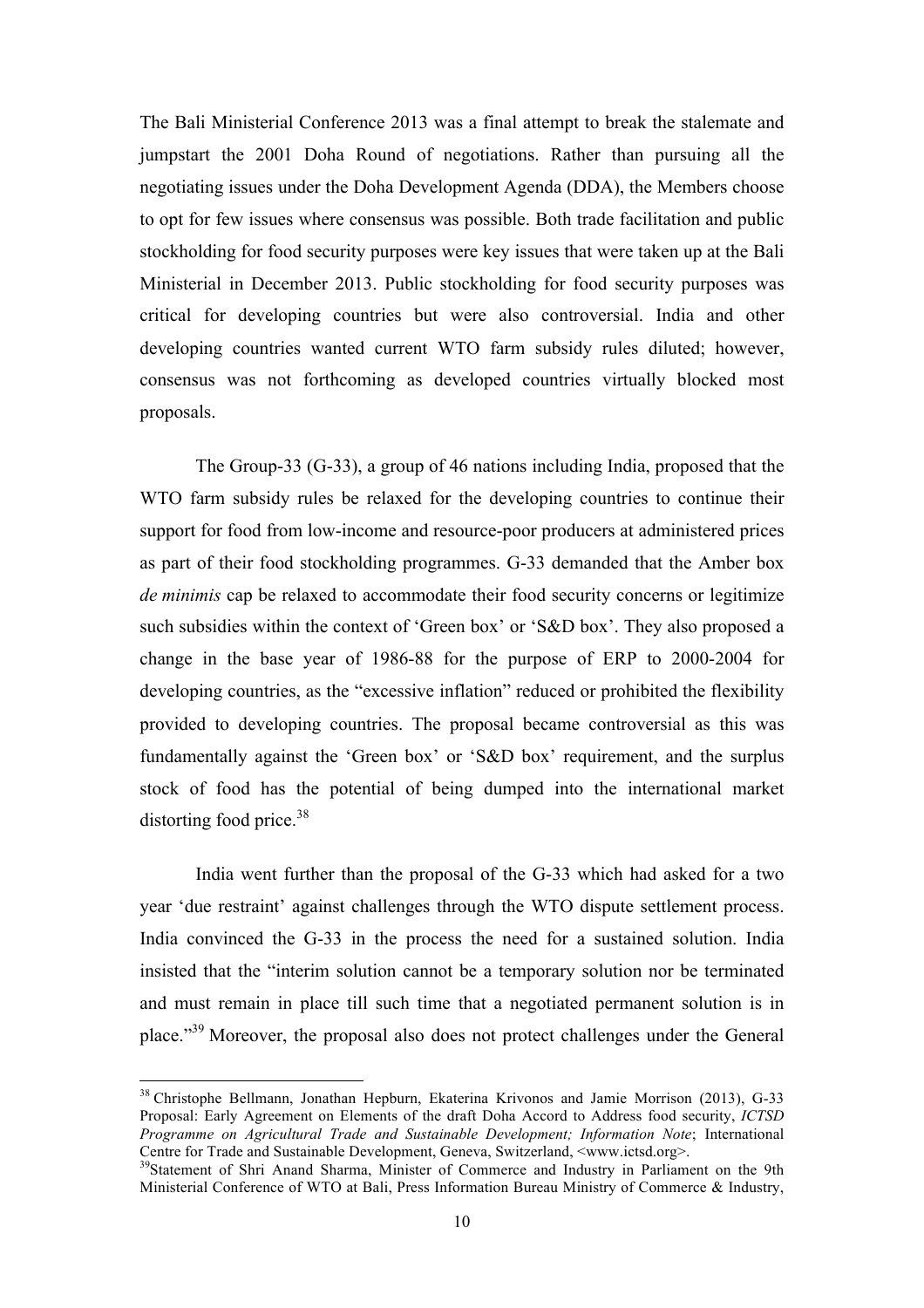Agreement on Trade and Tariff (GATT)<sup>40</sup> and Agreement on Subsidies and Countervailing Measures (ASCM), where the "peace clause" had already expired in December 2003.<sup>41</sup> India's had in 2001 proposed that even after the lapse of the 'peace clause' in 2003, as a S&D provision, measures taken by developing countries under Annex 2 (Green Box) and other domestic support measures conforming to Article 6 of AoA should be exempt for a period of ten years from imposition of countervailing duties under the SCM Agreement and Article XVI of GATT 1994 and shall also be exempt from actions based on non-violation nullification or impairment of the benefits of tariff concessions under paragraph 1 (b) of Article XXIII of GATT 1994.<sup>42</sup> The current proposal was also in the similar line and demanded a permanent solution and adequate protection from all kinds of challenges.

At Bali, India and G-33 were only able to negotiate an interim solution which includes, (i) temporary shelter for developing countries that exceed its *de minimis* limits on AMS, (ii) negotiate for an agreement for a permanent solution for adoption by the WTOs  $11<sup>th</sup>$  Ministerial Conference, (iii) until a permanent solution is found, Members shall be immune from dispute settlement challenges in respect of public stockholding programmes for food security purposes, and (iv) interim solution shall continue until a permanent solution is found. The 'peace clause' or 'due restrain' clause was, however, limited to traditional staple food crops and to existing subsidy schemes, and comes with a mandatory obligation for notification and transparency requirements. <sup>43</sup> If these conditions are not observed, subsidies can be open to challenge for WTO inconsistency. India under the old government welcomed the outcome and endorsed the Bali deal.

In short, India and other developing countries managed to get a temporary respite on their key concerns of continuing MSP and public stockpiling to safeguard the interests of the farmers and food security over the *de minimus* 10% Amber box permissible limit. In return, they compromised and agreed to a permanent agreement

<u> 1989 - Johann Stein, marwolaethau a bhann an chomhair an chomhair an chomhair an chomhair an chomhair an chom</u>

Government of India, 17-December-2013< http://pib.nic.in/newsite/PrintRelease.aspx?relid=101827><br><sup>40</sup> Article XVI, General Agreement on Trade and Tariff (GATT) 1994.<br><sup>41</sup> Article 13, AoA protects countries using subsidies

challenged under other WTO agreements for a period of 9 years.

<sup>&</sup>lt;sup>42</sup> "Proposals by India in the areas of: (i) Food Security, (ii) Market Access,(iii) Domestic Support, and (iv) Export Competition," Negotiations on WTO Agreement on Agriculture, Committee on<br>Agriculture Special Session G/AG/NG/W/102, 15 January 2001, p. 9.

Agriculture Special Session Grood Security Purposes, Ministerial Decision of 7 December 2013, Ministerial Conference, Ninth Session, Bali, 3-6 December 2013, para 2.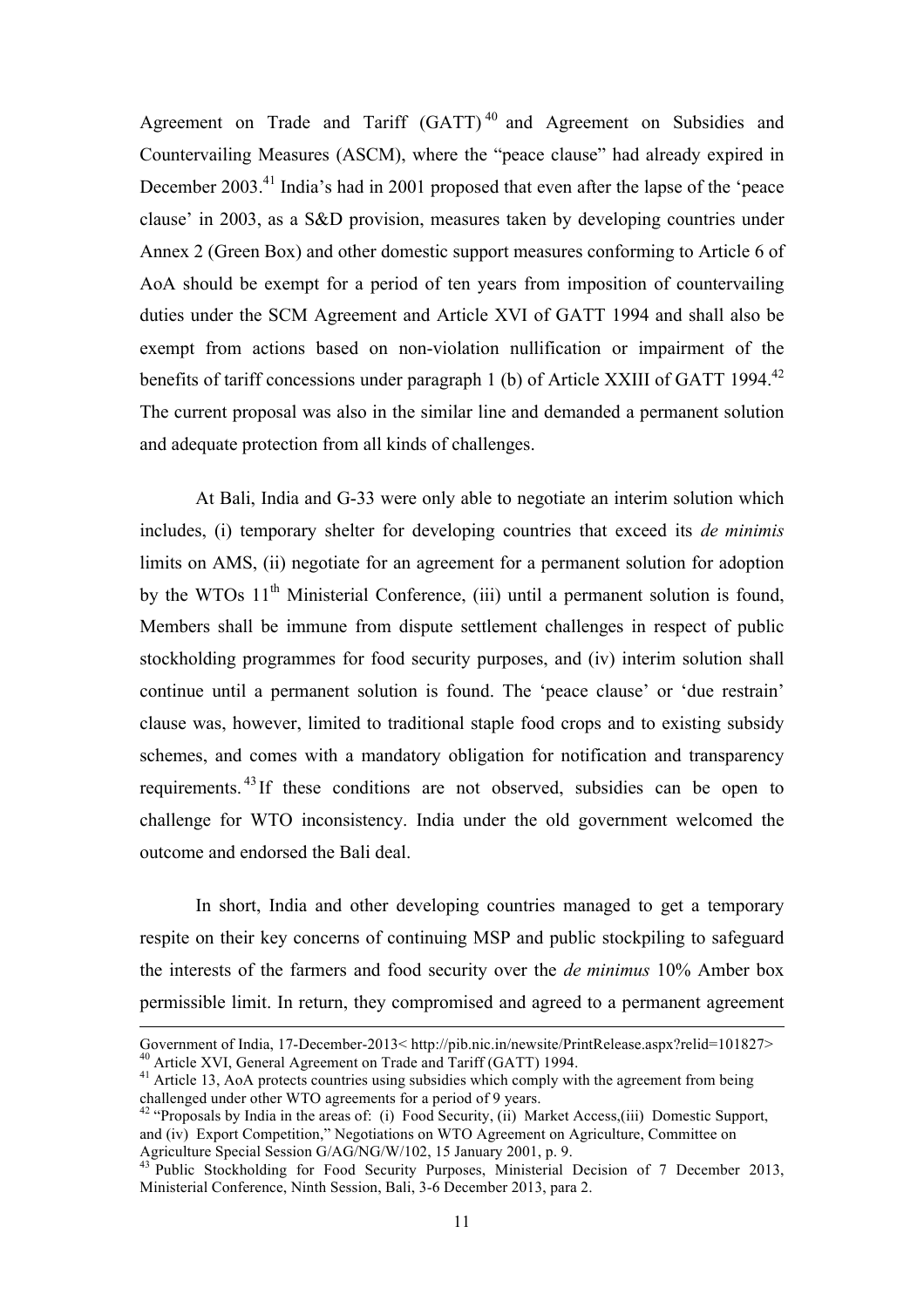on trade facilitation. In July 2014, at a post-Bali meeting held in WTO Geneva Headquarters, India, under the new government, said it can't support a "trade facilitation" agreement reached in Bali without a parallel agreement allowing developing countries more freedom to subsidize and stockpile food. <sup>44</sup> India's veto was met with considerable criticism from around the world. Commenting on the about-turn by India, the US Trade Subcommittee Chairman Devin Nunes stated that:

It's one thing for a country to be a tough negotiator. It is entirely another to agree to a deal with your trading partners, and then just simply walk away months later, insisting instead on one-sided changes. That's what India has done here by going back on its word, running the risk of eliminating any sense of good will toward it."<sup>45</sup>

Similar sentiments were expressed by the WTO Director General and other developed countries on the Indian action. Even the G-33 partner countries and many other developing countries were reluctant to support the Indian position during the initial stage.

#### **5. The "Single Undertaking": Departure from Doha mandate?**

Single undertaking is at the core of the WTO's negotiating practice. The Doha Ministerial Declaration establishes that "the conduct, conclusion and entry into force of the outcome of the negotiations shall be treated as parts of a single undertaking.<sup>46</sup> This concept simply means that all the negotiating issues, which include issues of concern to both developed and developing countries, shall be negotiated, accepted and adopted together. If there is no moving forward on one issue, all other issues shall remain stalled, even when there was a consensus. This ensures all stakeholders, including the weakest member get their concern fully addressed before a final decision is reached. In that sense, the "single undertaking" concept ensures fairness and reduces the power imbalances that are inherent in a negotiation with advanced economies. Single undertaking assured even the LDCs a level-playing field and a potentially balanced outcome.

<sup>&</sup>lt;sup>44</sup> Eric Bellman and Peter Kenny (2014), 'India Blocks WTO Agreement to Ease Trade Rules: India Says Effort to Promote Global Trade Should Be Linked to Food Security, *Wall Street Journal*, July 27, 2014.

<sup>&</sup>lt;sup>45</sup> "Camp, Nunes Statements on Failure to Adopt Trade Facilitation Agreement," Press Release,

http://nunes.house.gov/news/documentsingle.aspx?DocumentID=390267

<sup>46</sup> Para. 47, Doha Ministerial Declaration 2001.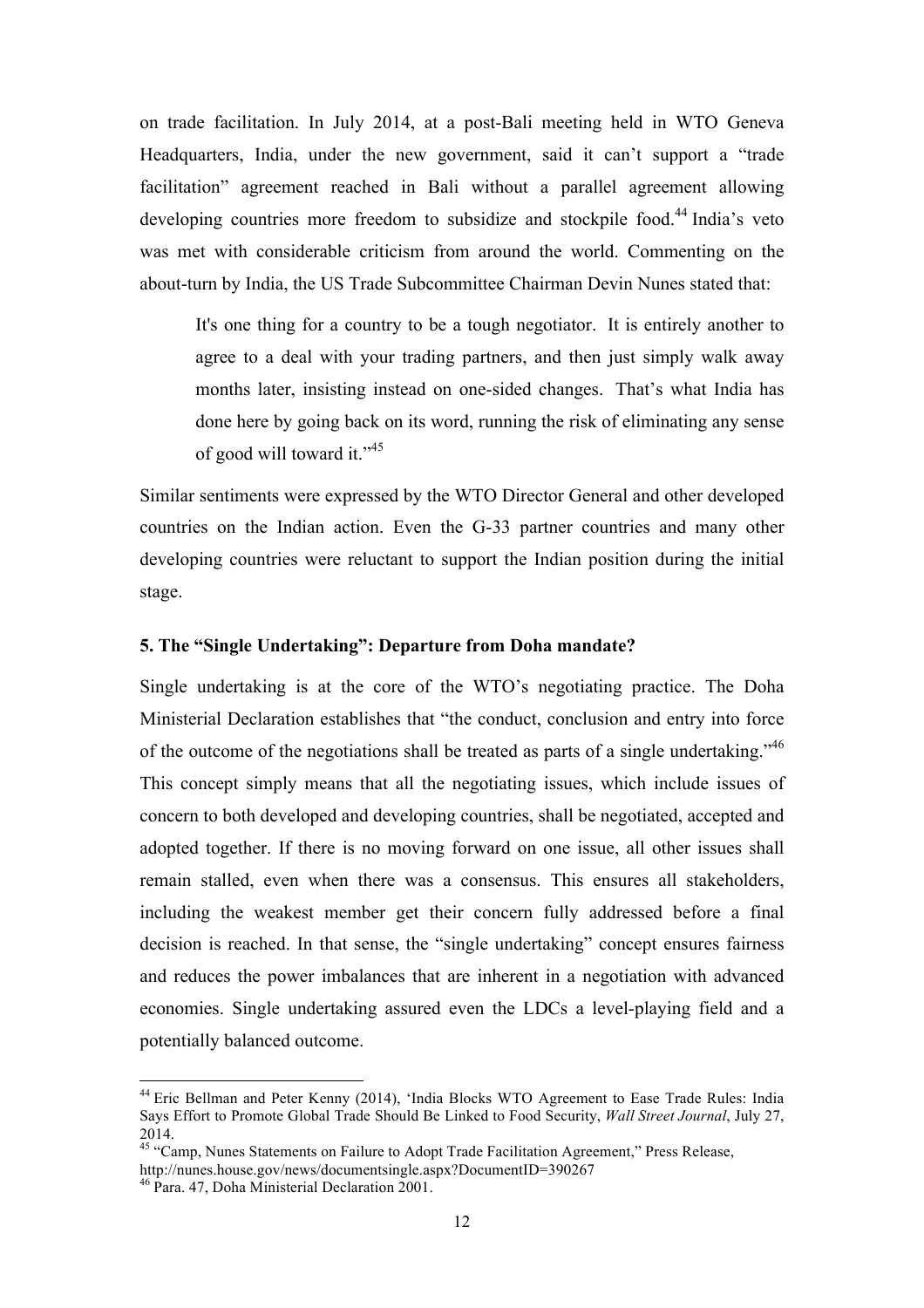At Bali, the WTO members decided to break away from this practice due to persistent deadlock in the multilateral talks on various negotiating areas of DDA, and agreed to focus on few areas for "early harvest". It was reasoned that the 19 years old WTO multilateral system could be undermined if no progress is shown in at least some areas. Accordingly, Members decided to negotiate areas where progress can be achieved, "including focusing on the elements of the Doha Declaration that allow Members to reach provisional or definitive agreements based on consensus earlier than the full conclusion of the single undertaking".<sup>47</sup> This smaller package included trade facilitation, which was at an advance stage of negotiation and some aspects of Agriculture negotiations, which are of critical to the developing countries.

Since the Bali 'smaller package' was not part of the 'single undertaking', this allowed the US and the EU cherry picking an agenda which is to their benefit. Needless to say that the benefits of TFA are substantial for the developed countries, much more than the developing countries, and obviously developed countries are keen on seeing the agreement in force. For the developed countries, TFA offers twin advantage of (i) smooth access for their goods through developing country's boarders, and (ii) no major financial cost or capacity constrains as their ports and customs are already modernized. In other words, TFA does not impose any additional burden on the developed world which is already TFA compliant. It is the bottlenecks at developing country's custom borders that the TFA attempts to fix. This involves diverting public money for automation and modernization at all its ports, airports and land custom's stations to reduce obstacles and ensure a smooth flow of goods across boarders.<sup>48</sup> The core concerns of the developing countries regarding undertaking time bound commitment and capacity and financial constraints got watered down in the negotiating process. 49

On the other hand, the G-33 had to satisfy with a last minute interim solution

<sup>&</sup>lt;sup>47</sup> WTO (2011), Elements For Political Guidance, Ministerial Conference, Eighth Session, Geneva, WT/MIN(11)/W/2, 15 - 17 December 2011.

 $48$  The costs of implementing only three of the agreements - SPS, TRIPS and Customs Valuation, for an average typical developing country to be at least \$150 million. See statement made by India's ambassador Hardeep Singh Puri cited in Chakravarthi Raghavan, "No binding rules on trade facilitation at WTO, says India" SUNS5348, 18 May 2003 Geneva, <http://www.twnside.org.sg/title/5348a.htm>

<sup>&</sup>lt;sup>49</sup> Yann Duval, "Cost and Benefits of Implementing Trade Facilitation Measures under Negotiations at the WTO: an Exploratory Survey", Asia-Pacific Research and Training Network on Trade Working Paper Series, No. 3, January 2006. <www.unescap.org/sites/default/files/AWP%20No.%203.pdf>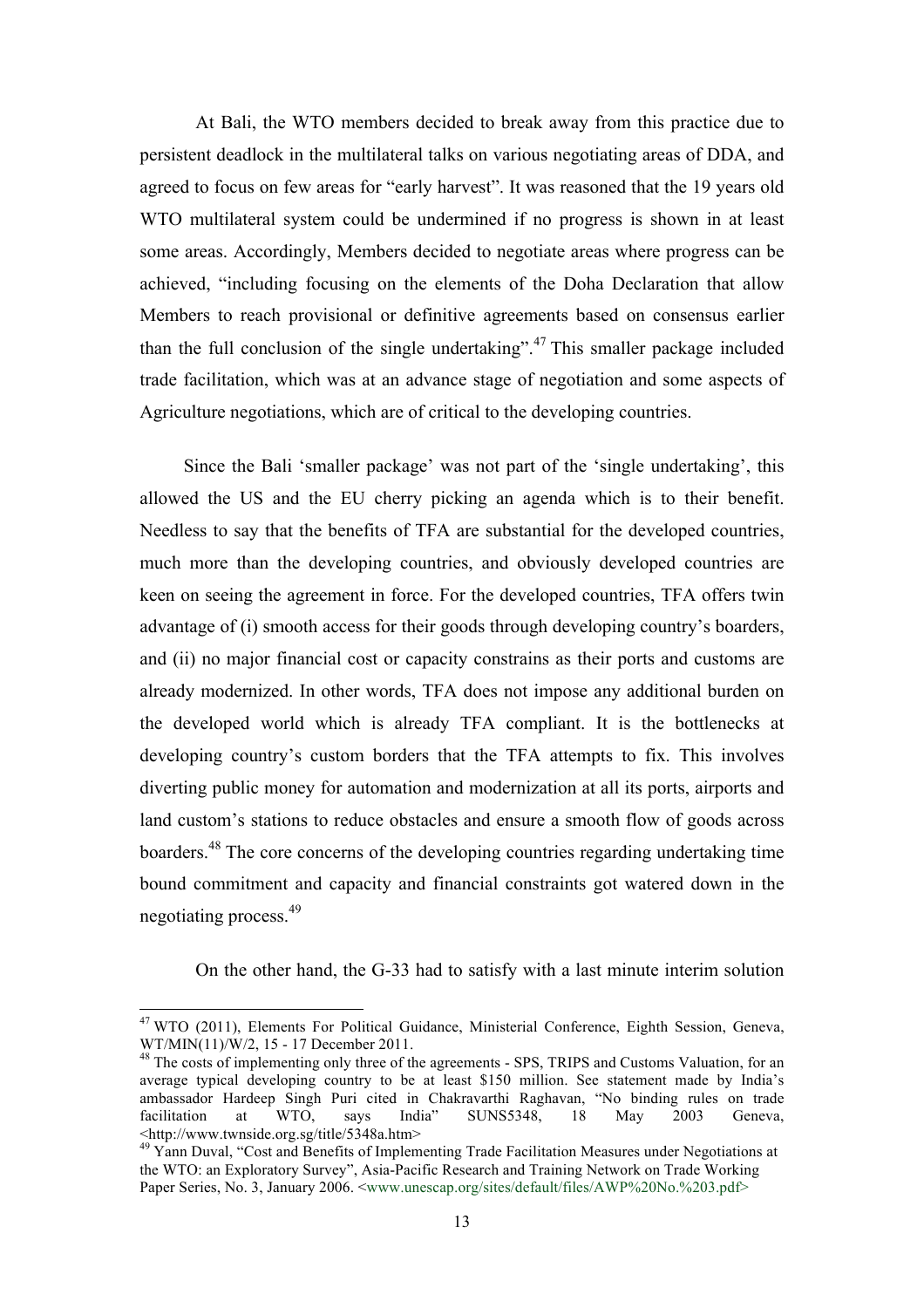on farm subsidy, with a promise to work towards a permanent solution within four years, by the 11<sup>th</sup> Ministerial Conference in 2017. The temporary solution and the 'peace clause' are directly linked to several performance conditionalities. In short, India and other countries failed to achieve a balanced Bali package, which overtly went in favour of the developed countries. The end product seems to be a lose-lose situation for developing countries – ended up assuming more obligations under TFA while getting much less in return in agriculture. The South Centre argues that the developing countries must have pegged the "entry into force of the TFA to the conclusion of the Doha Round Single Undertaking mandate.<sup>"50</sup> This only would counterbalance an extremely weak solution in food security resulting from the Bali Ministerial Conference. Otherwise, the developing countries would lose their capability to bargain for a permanent solution in food security, and other development issues dealt in the Doha Round.<sup>51</sup> Further, mandate under para 47 of the Doha Declaration indicates that any early harvest "*may* be implemented on a provisional or a definitive basis." In this case, the developing countries have conceded to implement TFA definitely.<sup>52</sup>

It is in this context that India, with its new government in place, decided to revisit the Bali compromise and withhold its promise. India now questions the logic of departing from the practice of 'single undertaking', as it feels that the developed countries may lose interest in addressing its concerns once trade facilitation agreement is finalized. The only way forward is to counterbalance TFA with a food subsidy agreement. India wants concrete commitments on all Bali issues to move forward and is using trade facilitation as a bargaining chip to protect its food security concerns and farmers, an otherwise weak lobbying group in India.

#### **6. Legal and political fallout**

India's uncompromising solo stand on "Bali package" has attracted serious domestic

<sup>&</sup>lt;sup>50</sup> South Centre, 'Discussing the Legal Basis for Entry into Force of a Trade Facilitation Agreement,' Analytical Note, SC/TDP/AN/TF/4, November 2013, <http://www.southcentre.int/wpcontent/uploads/2013/12/AN\_-MC9\_4\_Discussing-the-Legal-Basis-for-Entry-Into-Force-of-TFA\_EN.pdf><br>
<sup>51</sup> Ibid.

<sup>&</sup>lt;sup>52</sup> Several countries, including India, South Africa, Bolivia, Cuba, Venezuela, Zimbabwe, and the Solomon Islands had taken the position that the TFA is not a stand-alone agreement, and that its entry into force must be part of the single undertaking under the Doha negotiations, SUNS #7853 dated 28 July 2014.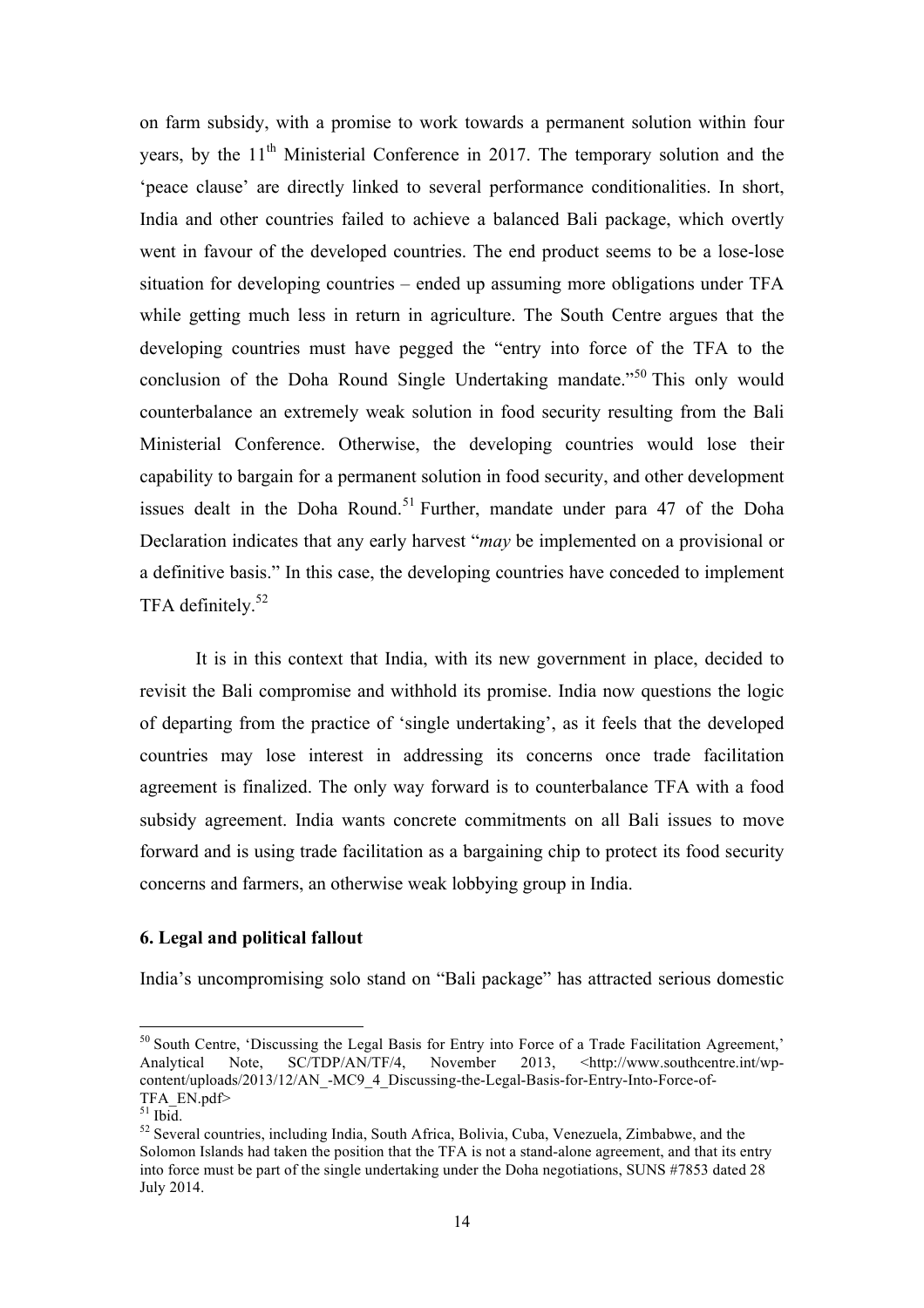and international criticism. The Bali compromise on stockpiling for food security was initiated and supported by large group of 46 developing countries - the G-33. Post-Bali India was unable to carry forward the coalition and the only countries that supported its position were South Africa, Bolivia, Cuba and Venezuela. This is in that sense India's lone battle. Indeed, one may say that the India would have benefited immensely had it garnered the support of the G33 and brought on board the larger developing countries. The negotiating position changed post the new government assumed office and a very short time was left between government formation and the deadline.

Having said that, the developing countries agreed to Bali package owing to both domestic and international pressures, and not because they were convinced of its benefits. The mood at the Bali Ministerial was palpable from the final joint statement of Bolivia, Cuba, Ecuador, Nicaragua and Venezuela that the Bali Package contains a "substantial imbalance which has to be corrected", and noted that "no text can be presented on a 'take it or leave it' basis."<sup>53</sup> Most developing countries, though reluctant to explicitly support, are direct beneficiaries of India's stand. Moreover, India has only reiterated the original negotiation position reflected in the Doha Agriculture modalities. Indeed, it has been observed that once the initial anguish over the India's stand and the "lost opportunity" end, there has been growing support for the India's position and there is evidence to conclude that India is getting tacit support from the G-33 members.  $54$ 

In the interim, we shall briefly address in this section some of the repercussions of the Indian stand on "Bali package" and the possible defense in the event other WTO Members, particularly the developed countries, choose to challenge or bypass India and push for the TFA. We shall also try to analyze the legitimacy of the Indian stand, both from the domestic policy perspective and the WTO rules.

#### *6.1 'Bypass India' option*

<sup>&</sup>lt;sup>53</sup> WTO (2013), Final Statement of Bolivia, Cuba, Ecuador, Nicaragua and Venezuela at the Ninth WTO Ministerial Conference 7 December 2013, WT/MIN(13)/30, Geneva, 11 December 2013. See also Joint Communiqué to the Ninth WTO Ministerial Conference From: Antigua & Barbuda, Bolivia, Cuba, Dominica, Nicaragua, Saint Vincent and the Grenadines, Saint Lucia And Venezuela, Countries Members of the Bolivarian Alliance for the Peoples of our America (Alba-Tcp) Bali, 4 December 2013<br><sup>54</sup>Sengupta, supra note 67.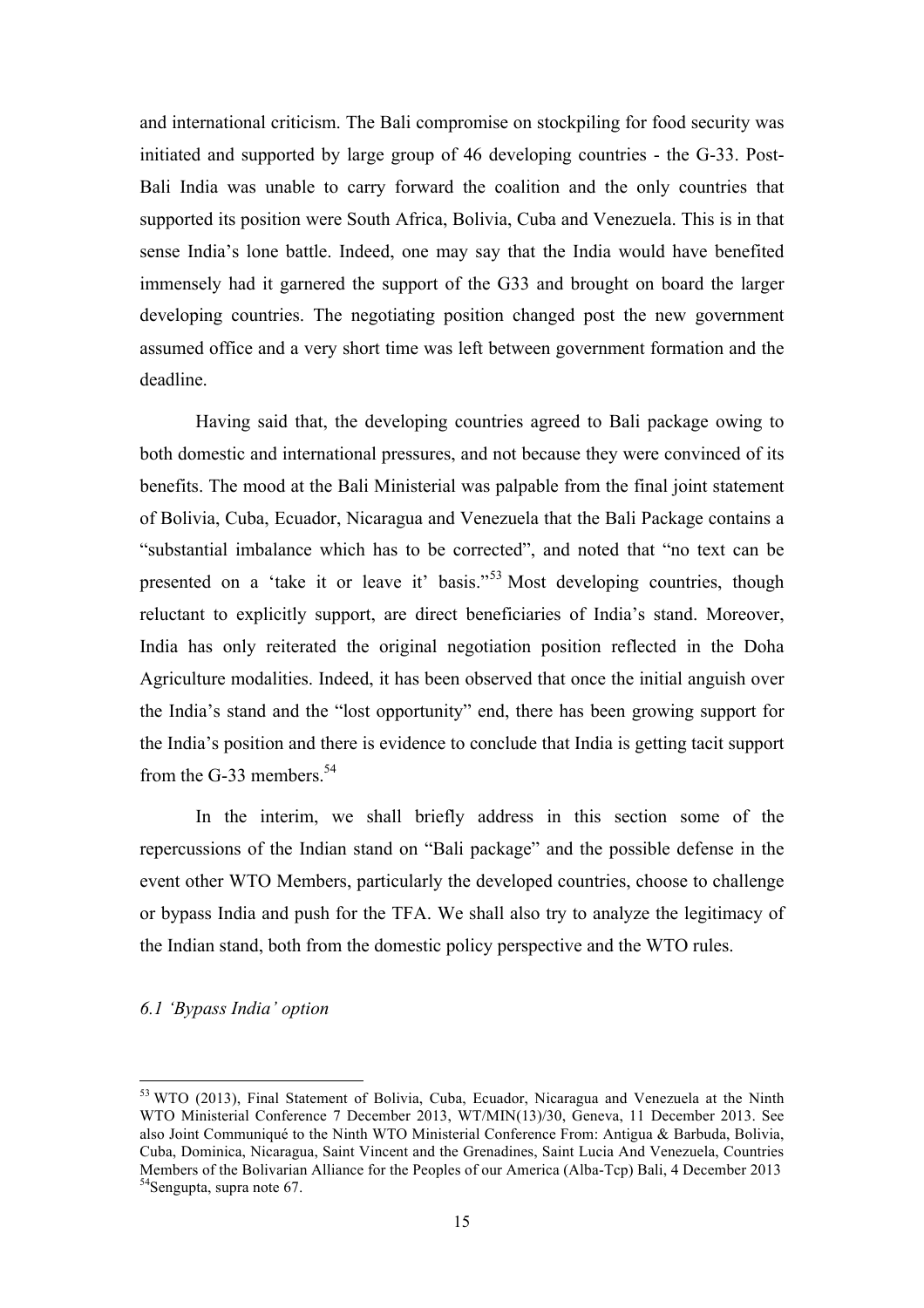Top on the hazard list is the possibility of other WTO Members going ahead with the TFA without India by calling for a vote. As the US Ways and Means Committee Chairman Dave Camp opined, India's actions to "bring down implementation of the Trade Facilitation Agreement are completely unacceptable" and hoped that TFA could be salvaged "either with or without India."<sup>55</sup> Technically, for this agreement to get adopted, Article X of the WTO Agreement provides an option of voting if the consensus was not forthcoming. If two-thirds of the WTO membership supports the TFA, it would become part of the WTO.<sup>56</sup> Since the amendment alters the rights and obligations of the WTO members, TFA shall take effect only for those members who have accepted the same. However, the Ministerial Conference could decide by a three-fourth majority that any Member, which has not accepted it within a period specified, "shall be free to withdraw from the WTO or to remain a Member with the consent of the Ministerial Conference."<sup>57</sup> India position has resonated only with few countries. This would mean that, by the letter of the WTO law, the developed countries could insist on a vote and possible get a two-third majority.

Given the consensual nature of the decision making practice in the WTO, this scenario is highly unlikely as this proposition has some key drawback. Firstly, a vote to amend the WTO Agreement would upset the well established consensus practice in the WTO decision making, established and observed over decades. Secondly, and most importantly, consensus practice favours the developed countries, a numerically inferior group in the WTO. In a member driven organization like the WTO, with one member one vote policy, any departure from consensus practice shall cater to the interest of the developing countries by virtue of their numerical dominance in all the WTO decision-making bodies. The obvious result of insisting on a vote and break away from tradition would have the effect of developing country groupings dominating the WTO, thereby developed countries loosing the tacit control. Thus, commonsense suggest that a threat of vote would be in vain, the developed countries cannot and shall not attempt such an option.

 <sup>55</sup> "Camp, Nunes Statements on Failure to Adopt Trade Facilitation Agreement," Press Release, <http://nunes.house.gov/news/documentsingle.aspx?DocumentID=390267>.

<sup>&</sup>lt;sup>56</sup> Article X.1, WTO Agreement. Only for amending the following articles there is a need for acceptance by all Members: Articles IX and X of WTO Agreement; Articles I and II of GATT 1994; Article II:1 of GATS; Article 4 of the Agreement on TRIPS. See Article X.2, WTO Agreement. <sup>57</sup> Article X.3, WTO Agreement.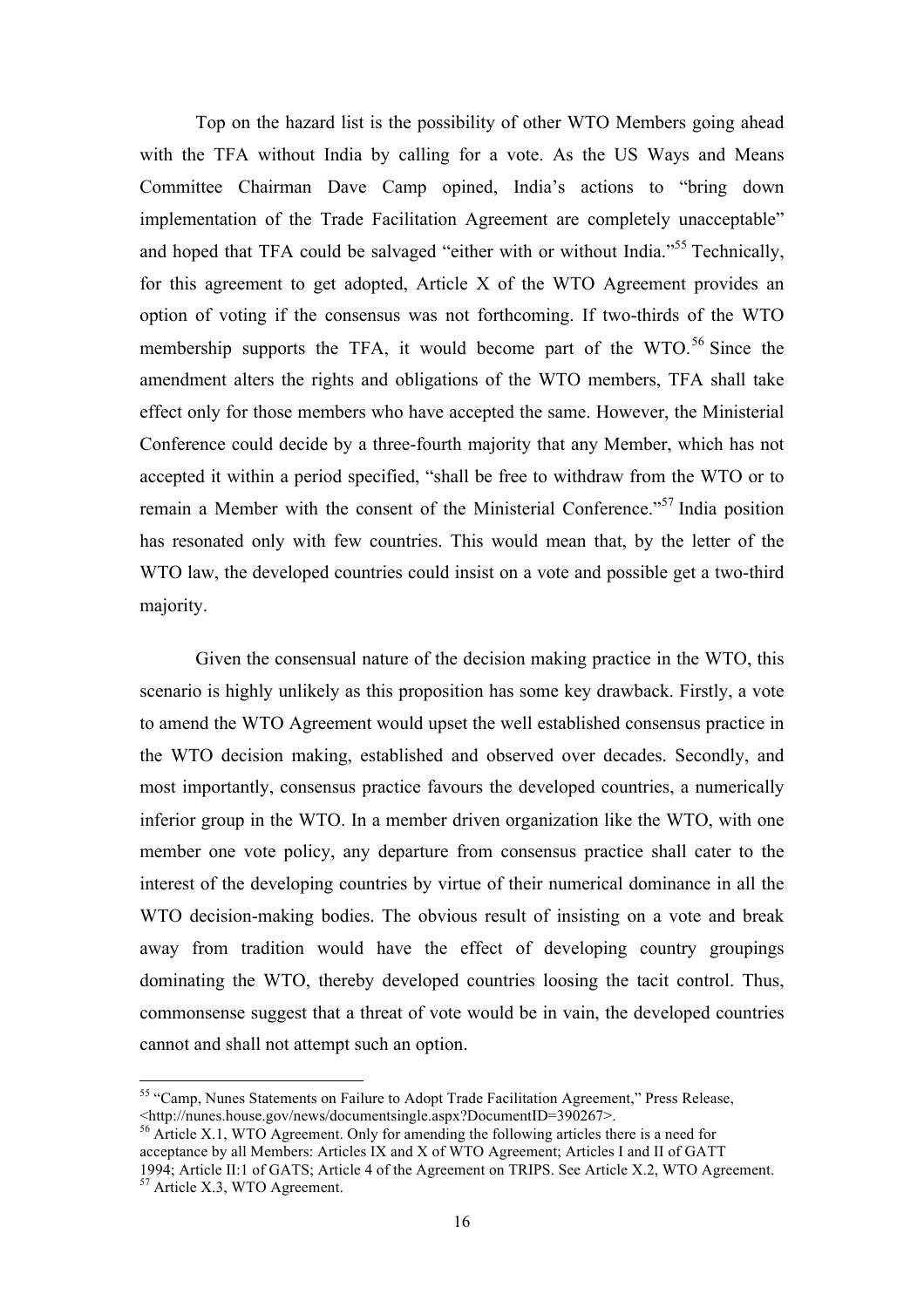In addition, the TFA target improving custom procedure and removing redtape in developing countries. The major beneficiaries of this Agreement are developed countries manufactures whose goods would have a smooth transit to developing country markets. It would be illogical to proceed without India, a huge market by itself. In the absence of India, the deal itself may not make any sense and the benefit of the agreement would be undermined. "India is the second biggest country by population, a vital part of the world economy and will become even more important. The idea of excluding India is ridiculous" Tim Groser, New Zealand's minister of overseas trade said.<sup>58</sup> The recent official statement from the US and the UK also endorses the importance of India's vote for the deal. TFA without India will not move forward and possibility of India's isolation is rather slim.

### *6.2 The "due restraint" clause*

Another major concern, the fallout of the post-Bail impasse, is the nonavailability of 'due restraint' clause agreed at Bali Ministerial against potential legal disputes challenging inconsistent subsidies. Also know as the 'Peace Clause,' the provision gave countries greater freedom to maintaining subsides which could otherwise be WTO inconsistent.<sup>59</sup> There is a widely held perception that India's food stockpiling cost has exceeded its limits and has broken the WTO rules. India might be exposed to subsidy disputes challenging the validity of its administered price support and food stockpiling programmes, and may be compelled to wage unending legal battles at the WTO. The AoA as it was conceived originally, contained a "due restraint" clause which protected countries using subsidies from legal challenges which can into effect in January 1, 1995.<sup>60</sup> However, the Peace Clause was for a period of nine years and expired on December 31, 2003. The new proposal at Bali was part of a long standing demand to extend/revive the 'peace clause' albeit, only for

 <sup>58</sup> Kounteya Sinha, 'India's leadership for trading system important: UK deputy PM,' *Times of India*, Aug 8, 2014, <http://timesofindia.indiatimes.com/business/india-business/Indias-leadership-for-<br>trading-system-important-UK-deputy-PM/articleshow/39840031.cms>

 $59$  The Peace clause provided legal protection against subsidies and countervailing measures, Article XVI, GATT and Part III of SCM Agreement and Non-violation nullification or impairment of the benefits of tariff concessions under Article II GATT in the sense of paragraph 1(b) of Article XXIII of GATT. See Gopal Naik, "Expiry of Peace Clause in WTO's Agriculture Agreement: Implications" in Ramesh Chand (ed), *India's Agriculture Challenges: Reflections on Policy, Technology and other Issues* (CENTAD 2005), pp. 47-48.<br><sup>60</sup> Article 13, AOA.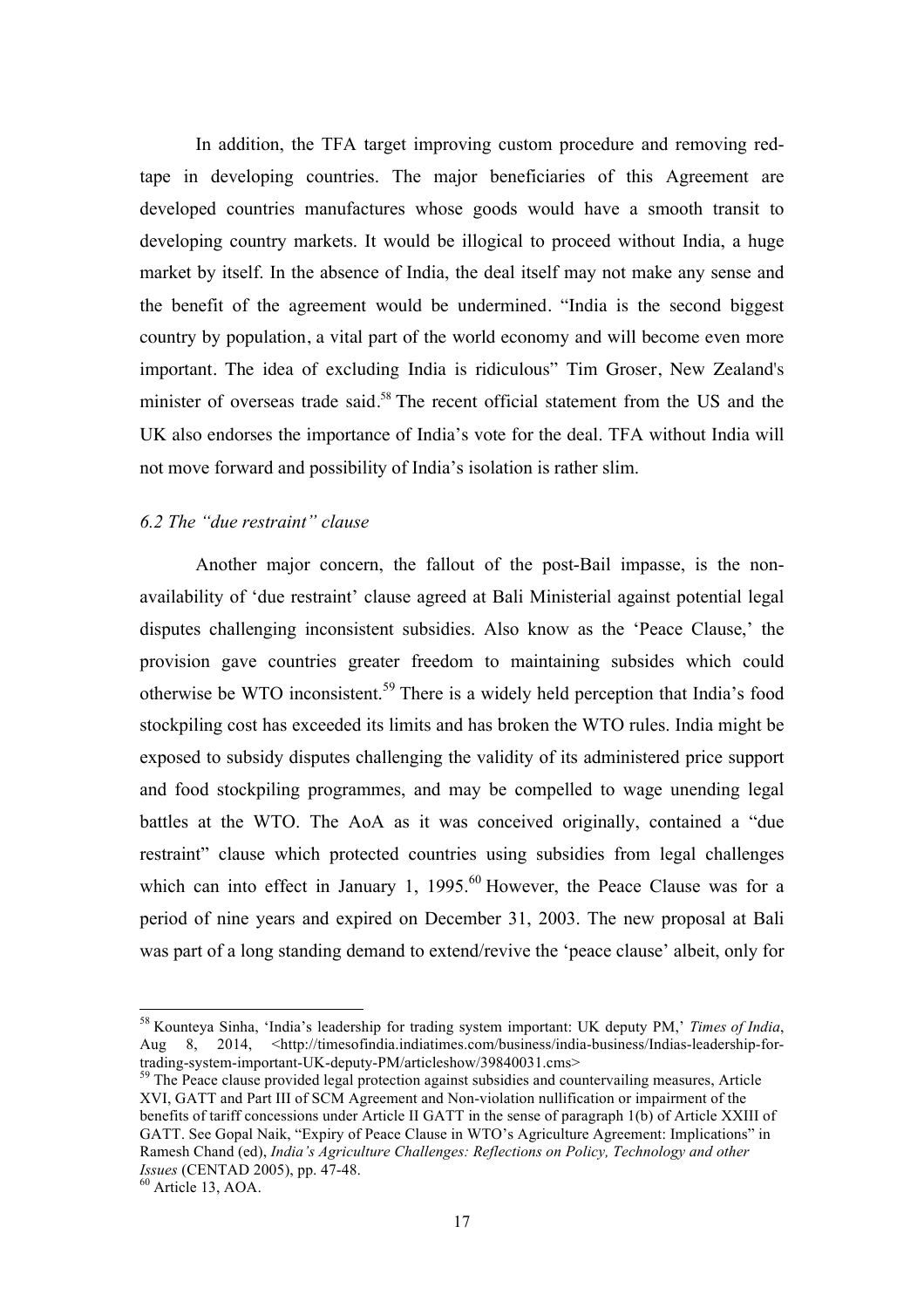developing countries.<sup>61</sup> Indeed, whether India has violated with  $A_0A$ , in the absence of the 'peace clause', may depend on how one chooses to interpret the rules, with the ultimate arbitrator being the WTO panel and the Appellate Body. However, the fear of a challenge in the WTO DSU is real and India may be compelled to justify its legitimate development concerns before an international forum.

Indeed, the interpretation of the WTO rules must be consistent with the preamble to the WTO Agreement and the preambles to the covered agreements, which gives colour, texture and shading to the rights and obligations of Members.<sup>62</sup> The substantive obligations in the AoA and other covered agreements must be read in the light of the broader objective and purpose set out in the Preamble.<sup>63</sup> In the AoA Preamble, the developed countries agreed, unequivocally, that the reform programme should be equitable to all Members, "having regard to *non-trade concerns, including food security* ...", and recognizes that the special and differential treatment for developing countries is an integral element of the negotiations.<sup>64</sup> Similarly, the preamble to the WTO Agreement, it was agreed, "that there is need for positive efforts designed to ensure that developing countries, and especially the leastdeveloped among them, secure a share in the growth in international trade commensurate with the needs of their economic development."65 In addition, Article 27 of the SCM Agreement recognizes the important role played by subsidy in economic development programmes of developing countries.<sup>66</sup> Thus, a combined reading of the preambles and the S&D treatment provisions in the AoA clearly emphasis on the developmental dimension of subsidies and acknowledges its need for developing countries.

India's legitimate food security objective and its long-standing concerns for small-time farmers are well established. The actions of India must be interpreted in

<sup>&</sup>lt;sup>61</sup> Proposals by India, *supra* note 42.<br><sup>62</sup>*US — Import Prohibition of Certain Shrimp and Shrimp Products*, Appellate Body Report, WT/DS58/AB/R, 12 October 1998 paras. 152, 153 and 155.

<sup>&</sup>lt;sup>63</sup> Canada - Measures Affecting the Importation of Milk and the Exportation of Dairy Products (Article *21.5 — New Zealand and US)*, Panel Report, WT/DS103/RW, WT/DS113/RW, 11 July 2001, paras. 6.19–6.20. <sup>64</sup> Preamble, Agreement on Agriculture. See also Article 20, Agreement on Agriculture. <sup>65</sup>*US — Standards For Reformulated And Conventional Gasoline*, Appellate Body Report, WT/DS2/9,

<sup>20</sup> May 1996, p. 30.

<sup>66</sup>*Brazil — Export Financing Programme for Aircraft (Article 21.5 — Canada)* Panel Report, WT/DS46/RW 9 May 2000.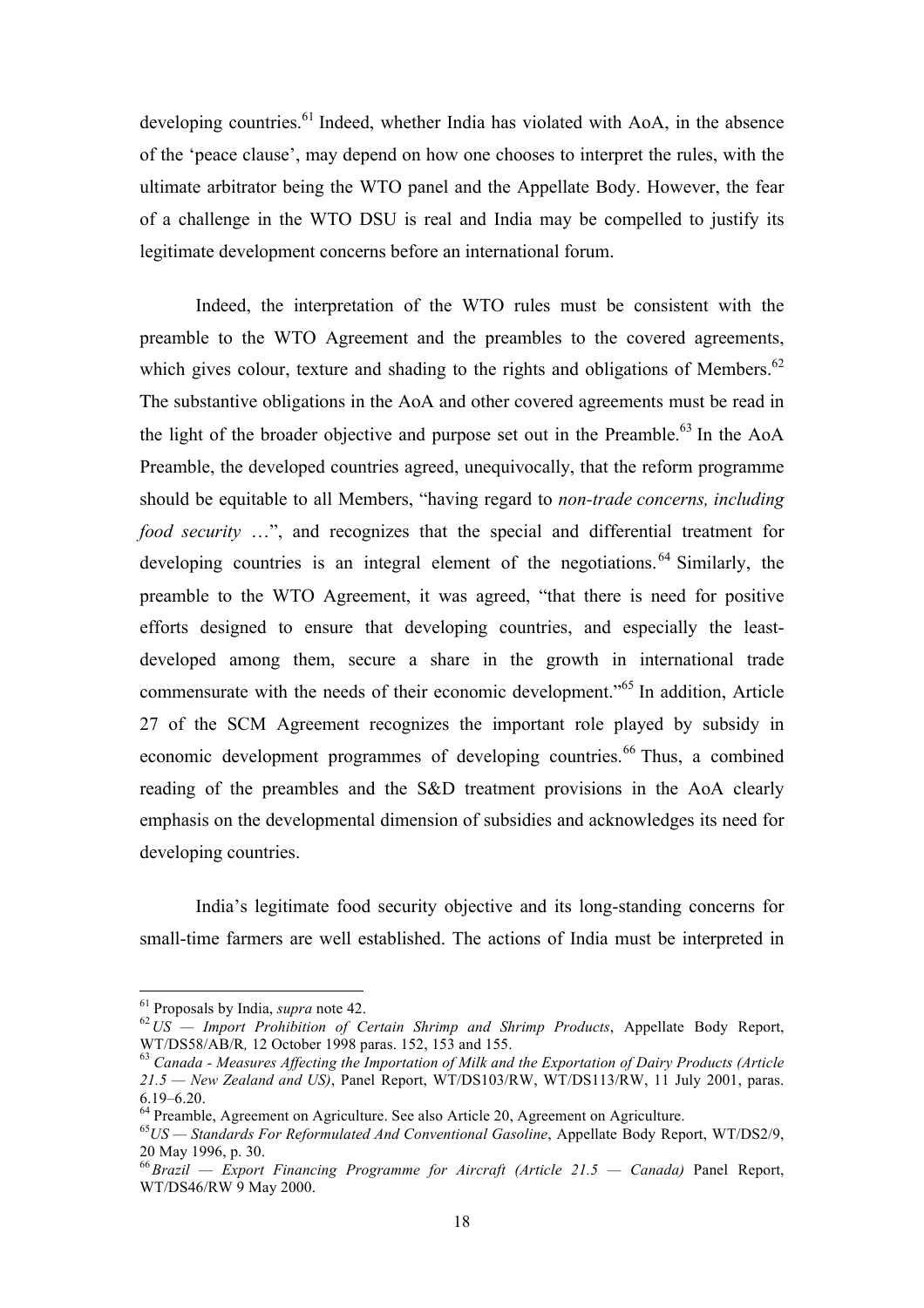the broader context of the WTO provisions stated above and stated legitimate policy objective of food security. Indeed, the intent of the AoA is not to prohibit subsidy totally, rather, restrain those subsidies that distort international trade. Studies have pointed out that India's subsidy schemes have minimal trade distorting effect. Christophe Bellmann, for instance, after comparing India's administered price for rice in US\$, the fixed ERP, and world prices during 2000 – 2012 periods, concludes that the Indian administered price remains below the world price.<sup>67</sup>



Source: Bellmann 2014

In other words, the India's subsidy schemes, even though they may legally exceed the WTO threshold of 10% *de minimis*, have minimal distortion on international trade. Further, as seen above, while India's administered price is higher than the 1986-88 ERP, it is still below the world market price, meaning that there is minimal or no trade distortion by the administered price mechanism.<sup>68</sup> Given the least trade distorting effect of Indian subsidies and in view of the broad objective of the AoA preamble, India could possibly reason out its case at the WTO dispute settlement system.

 <sup>67</sup> Christophe Bellmann (2014), 'The Bali Agreement: Implications for Development and the WTO', *International Development Policy, Revue internationale de politiquededéveloppement* [Online], 6.1. Online since 11 February 2014 <http://poldev.revues.org/1744 : DOI : 10.4000/poldev.1744>  $68$  E. Diaz-Bonilla (2013), "Some Ideas to Break the Stalemate on Agricultural Issues at Bali" <http://www.foodsecurityportal.org/some-ideas-break-stalemate-agricultural-issues-bali>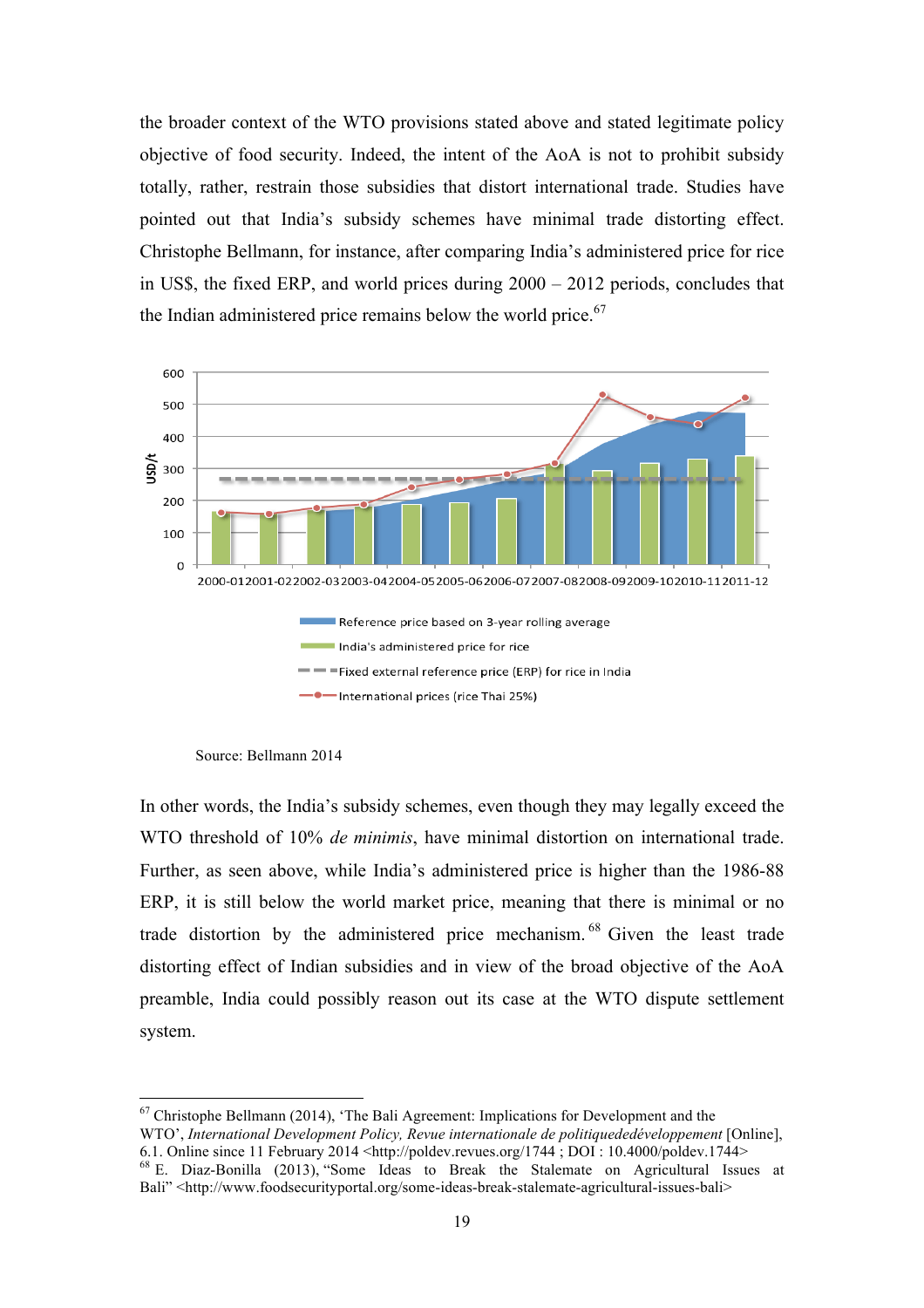In addition, the legality of the domestic support measure also depends on the interpretation of the India's total annual AMS, and the content of the Green box and S&D box flexibilities.<sup>69</sup> For instance, the Green Box supports subsidies in the form of direct cash payment to farmers for creating necessary agriculture infrastructure, research and other extension services. India may also consider appropriate use of Article 6.2 of the AoA, which protects any direct or indirect government support, provided to encourage agriculture and rural development, investment subsidies, etc., to low income farmers. India may have to convince that the 1986-88 fixed reference price established at the Uruguay Round does not reflect the current realities and accordingly price and inflation must be adjusted before a finding of inconsistency with  $A_0A^{70}$  In support, India may also demand a favourable interpretation in the context of Article 18.4 of the AoA which provides that "due consideration shall be given to the influence of excessive rates of inflation on the ability of any Member to abide by its domestic support commitments".

Another method liberally employed by the developed countries to protect its domestic support schemes, which can and has been used by India is "box shifting" i.e., shifting subsidies from the 'Amber box' which has reduction commitment to 'Green box' and 'Blue box', or the S&D box in the case of developing countries. Developed countries were able to maintain or increase their already high subsidies by maneuvering domestic support measures between boxes.<sup>71</sup> In fact, the total amount of subsidies in OECD countries since Uruguay Round has "gone up instead of going down, despite the apparent promise that Northern subsidies will be reduced.<sup> $272$ </sup> The overall levels of support for domestic producers in developed countries went up because of the increased use of support measures allowed under the Agreement.<sup>73</sup> Subsidies in Amber box are transferred to Green box since 1995 under the reforms of

 $^{69}$  Lars Brink, "Support to Agriculture in India in 1995-2013 and the Rules of the WTO" IATRC Working Paper #14-01, April 2014, p. 7.

<sup>&</sup>lt;sup>70</sup> A. Hoda and A. Gulati (2013) *India's Agricultural Trade Policy and Sustainable Development* (Geneva: ICTSD). Bellmann, supra note 67.<br><sup>71</sup>Statement by Martin Khor, Director, Third World Network at the United Nations ECOSOC opening

session in Geneva on 30 June 2003. <http://www.twnside.org.sg/title/twninfo36.htm>  $72$ Ibid.

 $^{73}$ BhagirathLal Das, "Negotiations on Agriculture and Services in the WTO: Suggestions for Modalities/Guidelines" TWN *Trade & Development Series No. 10*, 2001.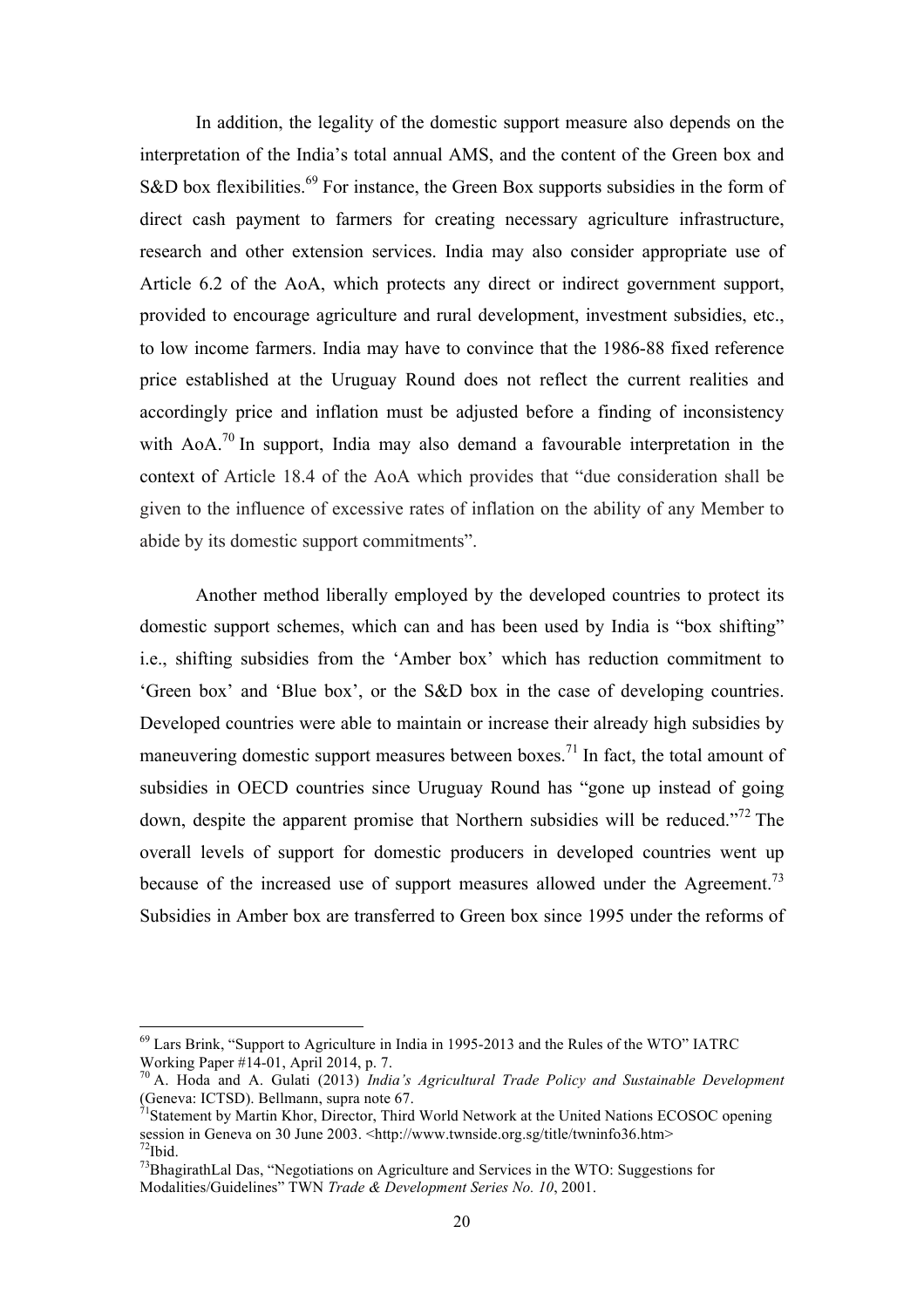US Farm Bills and the EU Common Agriculture Policies  $(CAP)$ <sup>74</sup>. The US domestic support in Amber box decreased from \$6.2 billion in 1995 to \$4.1 billion in 2010, whereas, the green box subsidies increased from \$46 billion in 1995 to \$120 billion in 2010.<sup>75</sup> The EU domestic support in amber box declined from  $\epsilon$ 50 billion in 1995 to €6.5 billion in 2010, however, green box support increased from €9.2 billion to €68 billion in the same period.<sup>76</sup> This practice is not limited to the US and EU. The domestic support under Green box has increased over 150% in Australia, around 75% in Norway and more than 50% in Switzerland and Canada.<sup>77</sup>

However, the legality of the practice of 'box shifting' to avoid WTO inconsistency of agricultural subsidies has been a question under both the AoA and SCM Agreement.<sup>78</sup> For instance, the WTO Appellate Body in 2005 had ruled that the US fixed direct payments were not being decoupled and hence cannot be grouped as a Green Box subsidy.<sup>79</sup> This may also be the case with the EU's allegedly decoupled payments - mainly the Single Payment Scheme (SPS) classified currently under the Green Box.<sup>80</sup> Berthelot notes that contrary to the AoA Article 6.2 provision on input subsidies, the US and the EU did not notify in the AMS their huge direct payments to feedstuff.<sup>81</sup> In short, the WTO dispute settlement challenges are not going to a one way, but would open a flood of claims and counterclaims, as most countries have

<sup>&</sup>lt;sup>74</sup>Rashmi Banga (2014), "Impact of Green Box Subsidies on Agricultural Productivity, Production and International Trade" Unit of Economic Cooperation and Integration amongst Developing Countries (ECIDC) UNCTAD June 2014, p. 1.

 $75$ Ibid, p. 10.

 $76$ Ibid, p. 8.

 $77$  The US food aid alone has increased from 65% in 2002 to around 79% of total green box subsidies in 2010. Rashmi Banga (2014), supra note 74, p. 11.

<sup>&</sup>lt;sup>78</sup> Agricultural subsidies have to be analyzed first under the AoA, and only if necessary under the SCM. However, some argue that the SCM does not apply at all to agricultural subsidies because the AoA is *lex specialis*. See Chambovey, "How the Expiry of the Peace Clause Might Alter Disciplines on Agri- cultural Subsidies in the WTO Framework" *Journal of World Trade*, vol. 36 p. 309. <sup>79</sup>*United States - Subsidies on Upland Cotton (Brazil)* WT/DS267/AB/R, 3 March 2005. Other cases

where domestic subsidies have been found to have dumping effect as well as explicit export subsidies, See also *Canada — Measures Affecting the Importation of Milk and the Exportation of Dairy Products* (US) WT/DS113/AB/RW, 3 December 2001 and *Canada - Measures Affecting Dairy Exports (New Zealand)*, WT/DS103/AB/RW2, 20 December 2002; *European Communities — Export Subsidies on Sugar* (WT/DS265/AB/R, WT/DS266/AB/R, WT/DS283/AB/R, 28 April 2005. See also, Richard H. Steimber & Timothy E. Fosling, "When the Peace ends: The Vulnerability of EC and US Agricultural

Subsidies to WTO Legal Challenges," 6 (2) *Journal of International Economic Law* 2003 369<br><sup>80</sup> Jacques Berthelot, "Bali food security deal a first step towards WTO rule reform?", Third World Resurgence No. 281/282, Third World Network, January/February 2014, pp 39-43  $\leq$ http://www.twnside.org.sg/title2/resurgence/2014/281-282/cover09.htm>. 81 Ibid.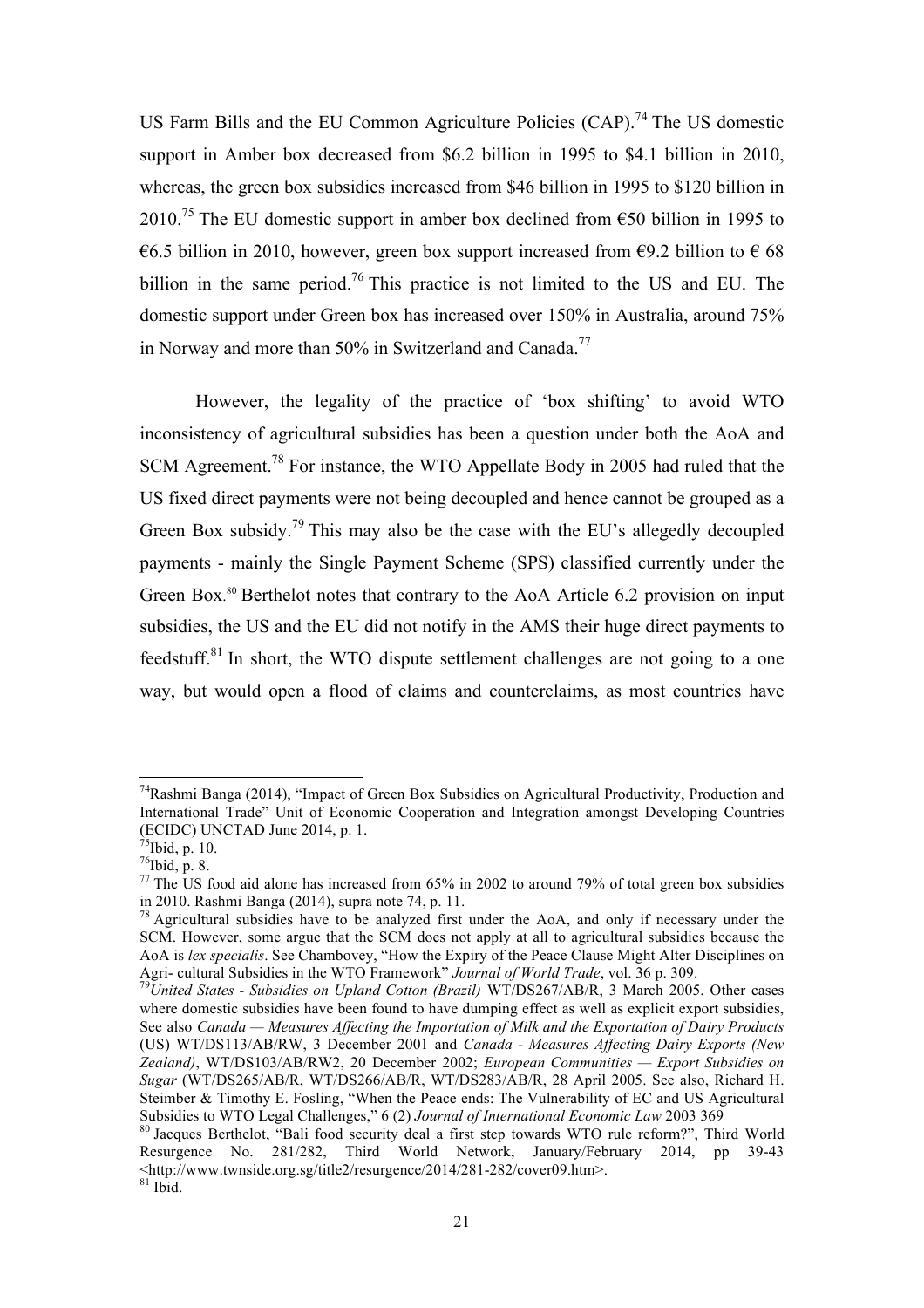interpreted the WTO rules to their advantage. The chance of a WTO dispute settlement invocation would therefore be limited.

Studies have concluded that subsidies either in the form of 'direct cash transfer' (which is permitted under WTO AoA) or 'administered price' (not permitted under WTO AoA) may be equally bad in economic terms. The AoA legitimize 'direct cash transfer' including 'payment-in-kind'<sup>82</sup> because they are considered as having minimal trade distorting effect and so classified under the Green box. Where as 'administrated price' mechanism has been classified under Amber box. The choice of differed boxes for above mentioned subsidies seems to result in a *de facto* discrimination where most of the Northern subsidies fall under the permissible category, whereas, India's and most developing country subsidy fall under the restricted Amber box. According to Khor,

"Due to this peculiar categorization, the developed countries have shifted their domestic agriculture subsidies from directly price-related subsidies (which are subjected to reduction commitments) to direct payments and other "indirect" subsidies (which are exempted). This artificial distinction between "tradedistorting subsidies" and "non-trade-distorting subsidies", thus paving the way for the continuation or increase in overall subsidies. $83$ 

In other words, the root of the current problem is the erroneous classification of subsidies, made respectable and not subject to discipline, even though they give an unfair advantage to the farms receiving the subsidies. Thus, by simply shifting boxes, developed countries could claim to be meeting their legal obligation of reducing the Amber Box subsidies under the AMS. At the Uruguay Round, the developing countries did not fully realize the full implication of the different forms of support such as direct payment to producers, infrastructural services, pest control, environment programme, etc., which were legitimized under Green box and the Blue box.<sup>84</sup> They agreed into the developed country's demands without understanding the

<sup>&</sup>lt;sup>82</sup> 'Payments-in-kind', denotes a transfer of economic resources, in a form other than money, from the grantor of the payment to the recipient. *Canada — Dairy*, Appellate Body Report, WT/DS103/AB/R,

<sup>13</sup> October 1999, paras. 87–88.<br><sup>83</sup> Martin Khor, "The WTO Agriculture Agreement: Features, Effects, Negotiations, and What is at Stake". *Third World Network*. <twnside.org.sg/title2/latestwto/AOAFAO.doc>

<sup>&</sup>lt;sup>84</sup>Suman Modwel (2004), "The WTO and Agriculture: Why Is India so Furious?"The Journal of World *Investment & Trade* vol. 5 (2) 2004, p. 16. Ramesh Chand and Linu Mathew Philip (2001), "Subsidies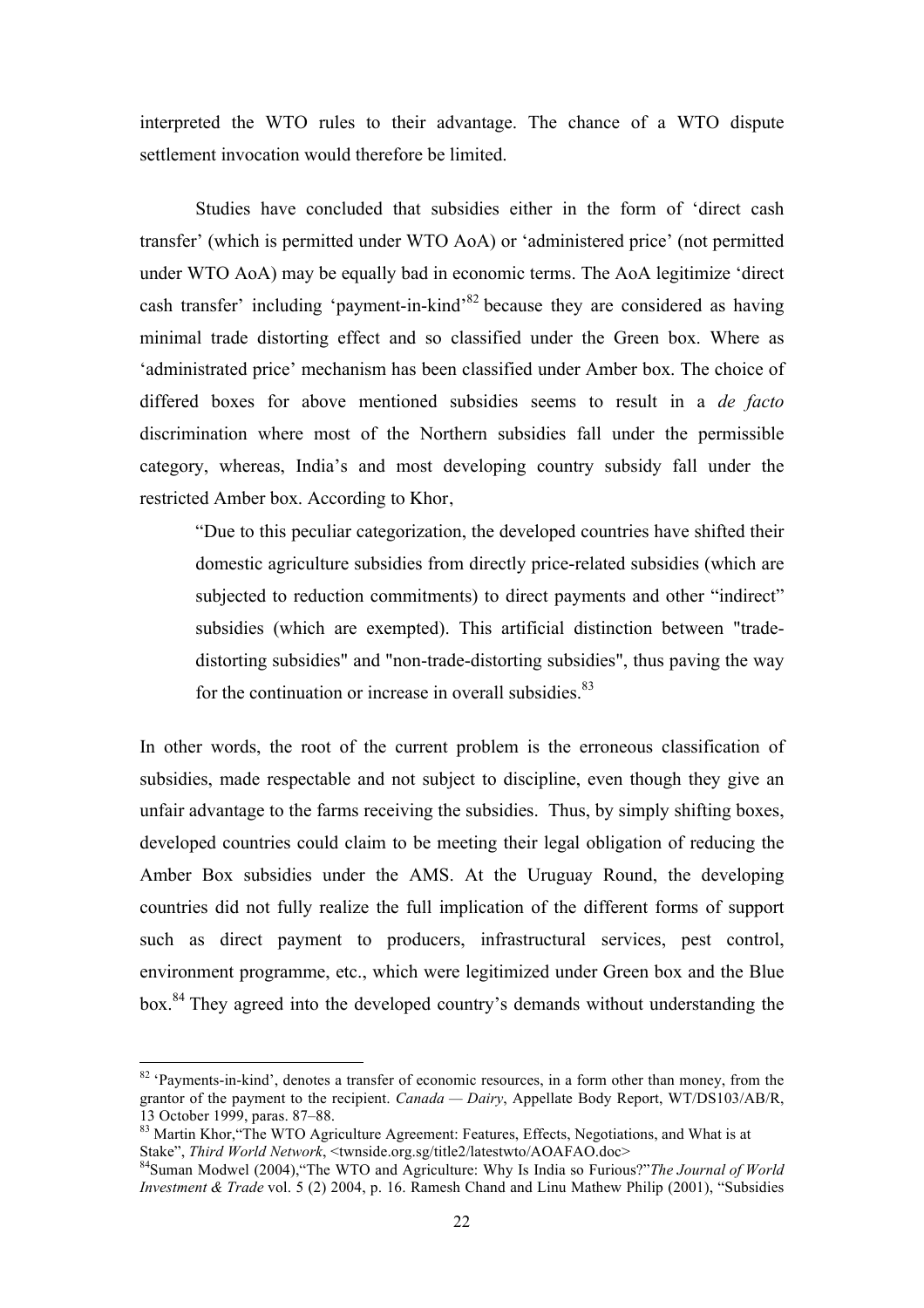consequence of their actions, and are now compelled to align their practices with the practices of the developed countries. India has already started the process of moving towards direct transfer of cash subsidies for its various programmes.<sup>85</sup>

In the absence of an economic rational for such classification of subsidies, the question narrows down to the WTO legality and its classification under boxes. Given the developmental nature of the developing countries' subsidies, it should be the prerogative of the state to design the appropriate method of domestic support and the WTO rules must show deference to national policy goals. The Panel in *Brazil — Aircraft* appropriately noted, "it is the developing country Member itself which is best positioned to identify its development needs and to assess whether its export subsidies are consistent with those needs. Thus, in applying this provision we consider that panels should give substantial deference to the views of the developing country Member in question." <sup>86</sup> Straitjacket and prescriptive approach could be counterproductive. In a country like India, where establishing individual's identity by itself a challenge, domestic support in the form of "direct subsidy transfer" may be self-defeating. The minimum support price and the public distribution system could be a more economically viable option for countries like India, particularly when such methods of providing support may have no or minimal distortion of international trade.

The key to solve the current deadlock is not to view agriculture subsidy from a narrow perspective of AoA "legality", which the present negotiation has taken. Rather, the solution lies in the political and contextual understanding of the role of subsidy in India and elsewhere. The US and the EU provide four to 10 times more agriculture subsidies per person than those provided by India.<sup>87</sup> India's precarious

<finmin.nic.in/reports/Interim\_report\_Task\_Force\_DTS.pdf>

<sup>&</sup>lt;u> 1989 - Johann Stein, marwolaethau a bhann an chomhair an chomhair an chomhair an chomhair an chomhair an chom</u> And Support In World Agriculture: Is WTO Providing Level Playing Field?" *Economic and Political Weekly*, Vol. 36 (32), pp. 3014-3016.<br><sup>85</sup> Aman Malik, "Cabinet clears way for direct transfer of fertilizersubsidy Step is another sign of

government intent to move towards direct transfer for all programmes," Live Mint, Fri, Oct 11 2012. <http://www.livemint.com/Politics/J3i0tAKzOdKW9Ek3XmGqIM/Govt-raises-urea-price-by-Rs-50tonne.html?utm\_source=copy>. See also, Interim Report of Task Force on Direct Transfer of Subsidies for Kerosene, LPG and Fertilizers, Ministry of Finance, June 2011.

<sup>86</sup>*Brazil - Export Financing Programme for Aircraft*, Panel Report, WT/DS46/R, 14 April 1999, para. 7.89.

<sup>87</sup> Mihir Shah, 'Food Security and Rodrik's Trilemma', *The Hindu*, Thursday, August 14, 2014. The Indian subsidy on food is only \$44.6 per person while it is \$170 per person in the EU and \$448.7 per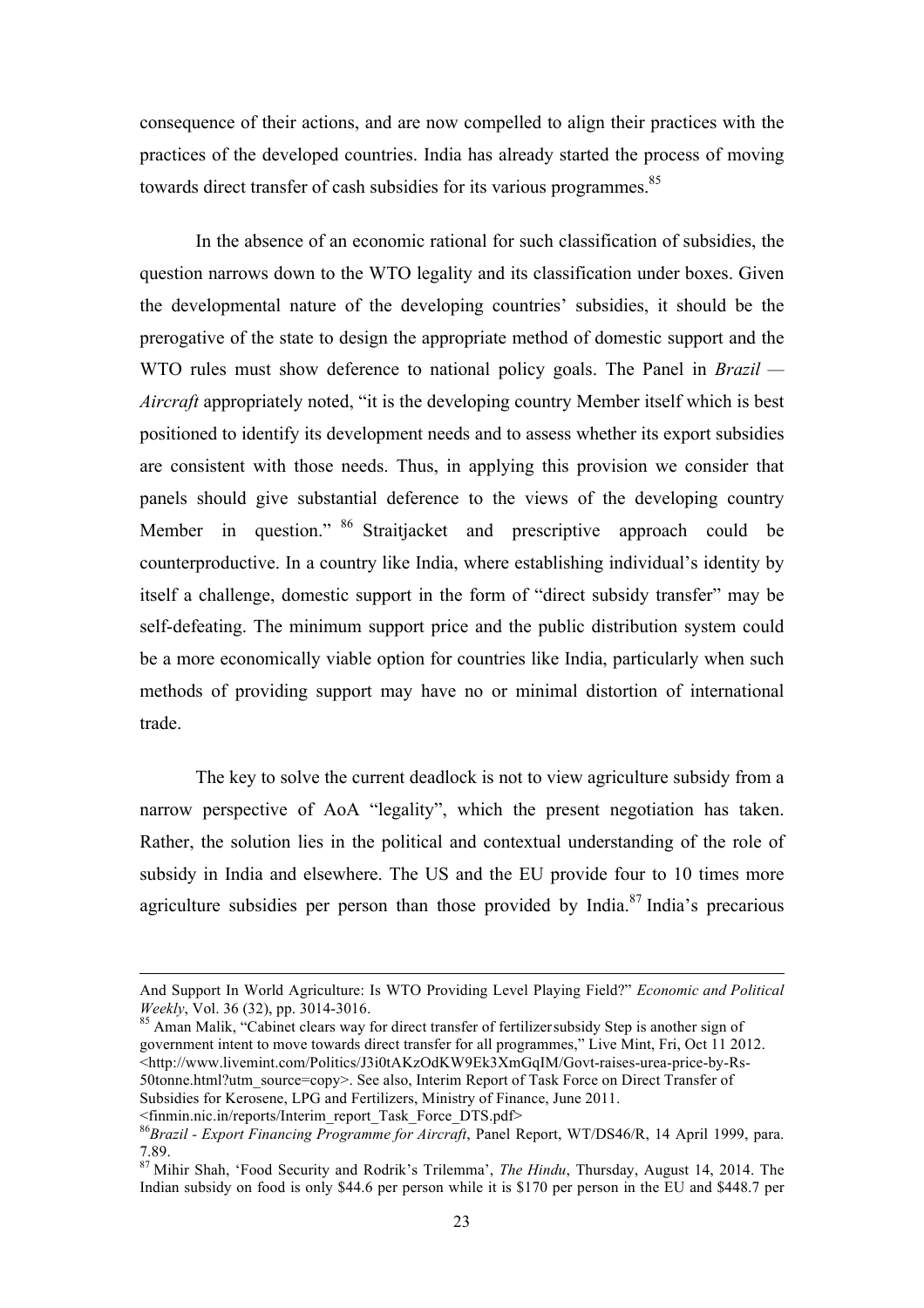position is due to the oversight of its negotiators at Uruguay Round who were unable to comprehend the implications of what they agreed. India agreed at Uruguay that the subsidies should be illegal if it exceeds a meager 10 per cent of the value of production calculated on a fixed very low 1986-88 reference price. They assumed that since the domestic support was way below the *de minimis* level, India was safe, which in the hindsight was misplaced.

### *6.3 Undermining multilateralism*

Beyond the "lost opportunity", India is also blamed for the Bali debacle, which could lead to the demise of the WTO and multilateralism. Currently there are around 253 RTAs notified to the WTO today. RTAs have grown much more rapidly during the WTO when compared to the GATT era.<sup>88</sup> Exponential growth of regional trade agreements (RTAs) has been sighted as the reason that undermined the multilateral trading system.<sup>89</sup>Arvind Subramanian calls the rise of ever mega RTAs an "existential threat" and warns, "multilateral trade as we have known it will progressively become history."<sup>90</sup> Lack of progress at the Doha Development round of negotiations since 2001 have lead to an explosion of bilateral and multilateral approaches. Mega RTAs such as the Trans-Pacific Partnership (TPP) and Transatlantic Trade and Investment Partnership (TTIP) are currently under negotiation. The TPP has been dubbed as the trade agreement of  $21<sup>st</sup>$  Century, whereas, WTO agreement has already been considered as archaic rules of  $20<sup>th</sup>$ Century. TTIP, an ambitious and comprehensive agreement, is expected to bring

<sup>&</sup>lt;u> 1989 - Andrea San Andrew Maria (h. 1989).</u><br>1900 - Andrew Maria (h. 1980). person in the US. RanjaSengupta, "WTO: West's Smoke & Mirror Tactics" *Business World*, 7 August 2014 <http://www.businessworld.in/news/economy>

<sup>88</sup> On average this has meant 24 notifications per year since the formation of the WTO, compared to 3 on average during the GATT years. See WTO News: Speeches - DG Roberto Azevêdo, "Regional trade agreements 'cannot substitute' the multilateral trading system" 25 September 2014 http://www.wto.org/english/news\_e/spra\_e/spra33\_e.htm

<sup>89</sup>Jagdish Bhagwati, *Termites in the Trading System: How Preferential Agreements Undermine Free Trade*, (OUP 2008). Limao, Nuno (2006), "Preferential Trade Agreements as Stumbling Blocks for Multilateral Trade Liberalization: Evidence for the US", *American Economic Review*, 96:896-914.<br><sup>90</sup> Trade: "In my backyard," *The Economist*, October 12, 2013. See also, Nuno Limão, "Preferential

Trade Agreements as Stumbling Blocks for Multilateral Trade Liberalization: Evidence for the United States" *The American Economic Review*, Vol. 96 (3) 2006 896-914. Jagdish Bhagwati "U.S. Trade Policy: The Infatuation with Free Trade Agreements" in Jagdish Bhagwati and Anne O. Krueger, *The Dangerous Drift to Preferential Trade Agreements*, AEI Press, 1995.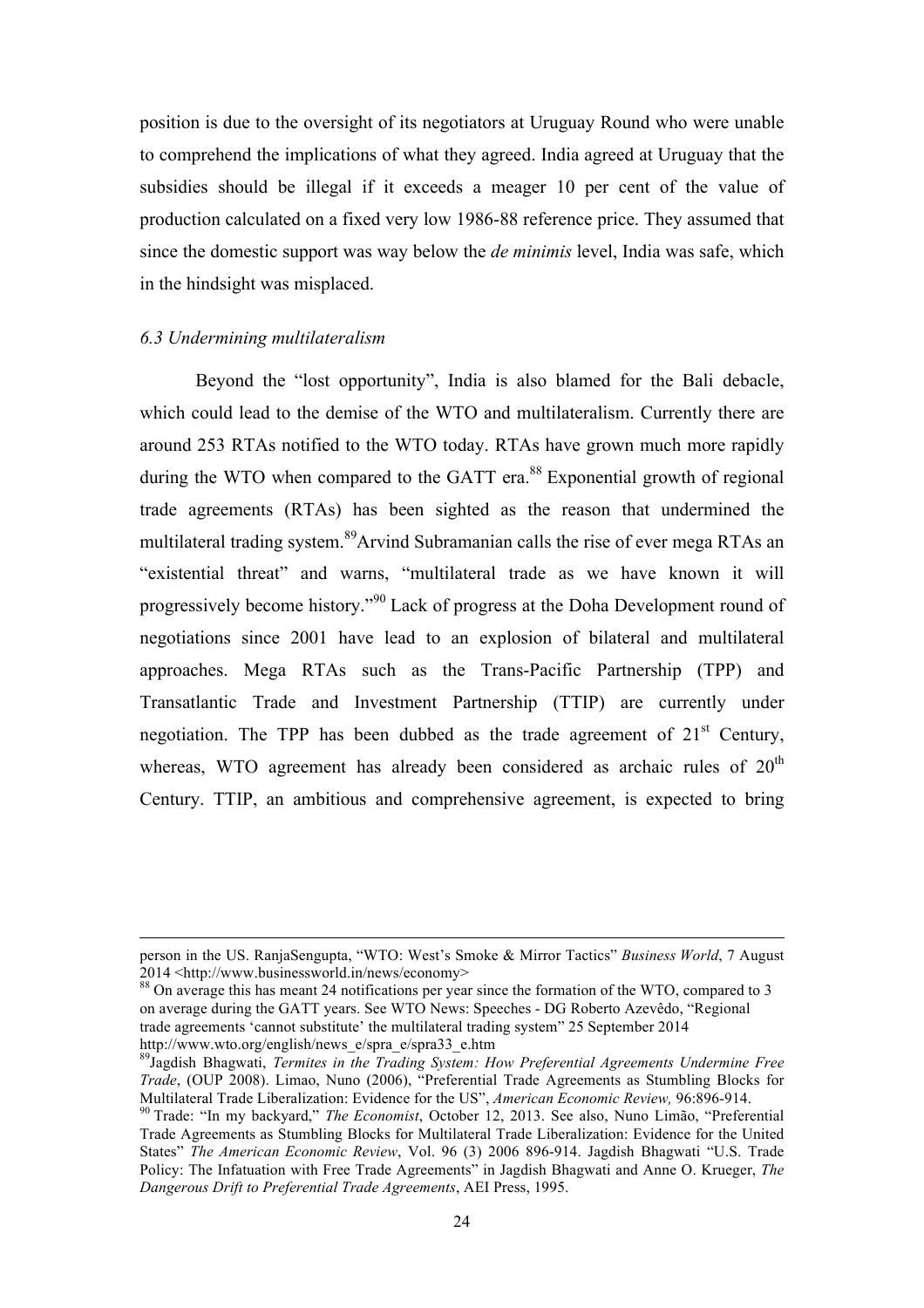significant economic gains for the EU ( $\epsilon$ 120 billion) and the US ( $\epsilon$ 95 billion)."<sup>91</sup> Such mega-regionalism could lead to discrimination and trade conflicts.  $92$ 

The argument seems to be highly exaggerated. Indeed, the delay and the deadlock in the Doha Development round may have the potential of undermining the WTO as institution and multilateralism as a process. At the same time, it is pointed out that RTAs is not a new phenomenon and are the realities of today and would continue to see an exponential widening and deepening of this architecture.<sup>93</sup> It has also been suggested that eventually achieving RTAs by default would lead to multilateral trade liberalization. The increasing use of concepts such as the mostfavoured-nation (MFN) treatment principle in the RTAs and the "spaghetti bowl"<sup>94</sup> effect on RTAs could lead to strengthen multilateralism. The move towards regionalism is a natural process which would continue even if DDA succeeds. Baldwin notes that "taking the world to global duty-free trade will require a multilateralisation of the world's existing and emerging regionalism" and the WTO is the only international organization "well-placed to help tame the tangle of free trade deals at the global level."<sup>95</sup>

Moreover, it has been pointed out that while most RTAs grant their partners a higher level of market access in goods and services than that are available through the WTO, for other issues, such as provisions on anti-dumping rules, intellectual property rights, etc, there is no major improvement over the WTO provisions. According to the WTO Director General, "there are many big issues which can only be tackled in an

 <sup>91</sup> Simon Lester, "One Year into the TTIP Negotiations: Getting to Yes" *Free Trade Bulletin No.* 59, September 29, 2014 http://www.cato.org/publications/free-trade-bulletin/one-year-ttipnegotiations-getting-yes. See also Final Report of the U.S.–EU High Level Working Group on Jobs and Growth, February 11, 2013, http://www.ustr.gov/about-us/press-office/reports-and-

publications/2013/final-report-us-eu-hlwg <sup>92</sup> Arvind Subramanian and Martin Kessler, "The Hyperglobalization of Trade and Its Future", Global Citizens Foundation, Working Paper 3, 2013, <http://www.gcf.ch/wpcontent/uploads/2013/06/GCF\_Subramanian-working-paper-3\_-6.17.13.pdf> 93Matthew Wilson, "Friend or Foe? Regional Trade Agreements and the WTO" *ICSID Bridges* 12(11)

February 2008.

<sup>&</sup>lt;sup>94</sup> "Spaghetti bowl" phenomena refers to a problem with RTAs that they can create a web of overlapping and inconsistent trade rules that complicates global sourcing (Rules of Origin) and raises transactions costs. Bhagwati, Jagdish and Arvind Panagariya (eds) *The Economics of Preferential Trade Agreements*, AEI Press 1996. See also, Jeffrey J. Schott, "The future of the multilateral trading system in a multi-polar world", Discussion Paper, German Development Institute 2008, p. 10 <http://www.iie.com/publications/papers/schott0608.pdf>

<sup>&</sup>lt;sup>95</sup> Richard E. Baldwin, "Multilateralising Regionalism: Spaghetti Bowls as Building Blocs on the Path to Global Free Trade" *The World Economy* (2006), pp. 1451, 1508.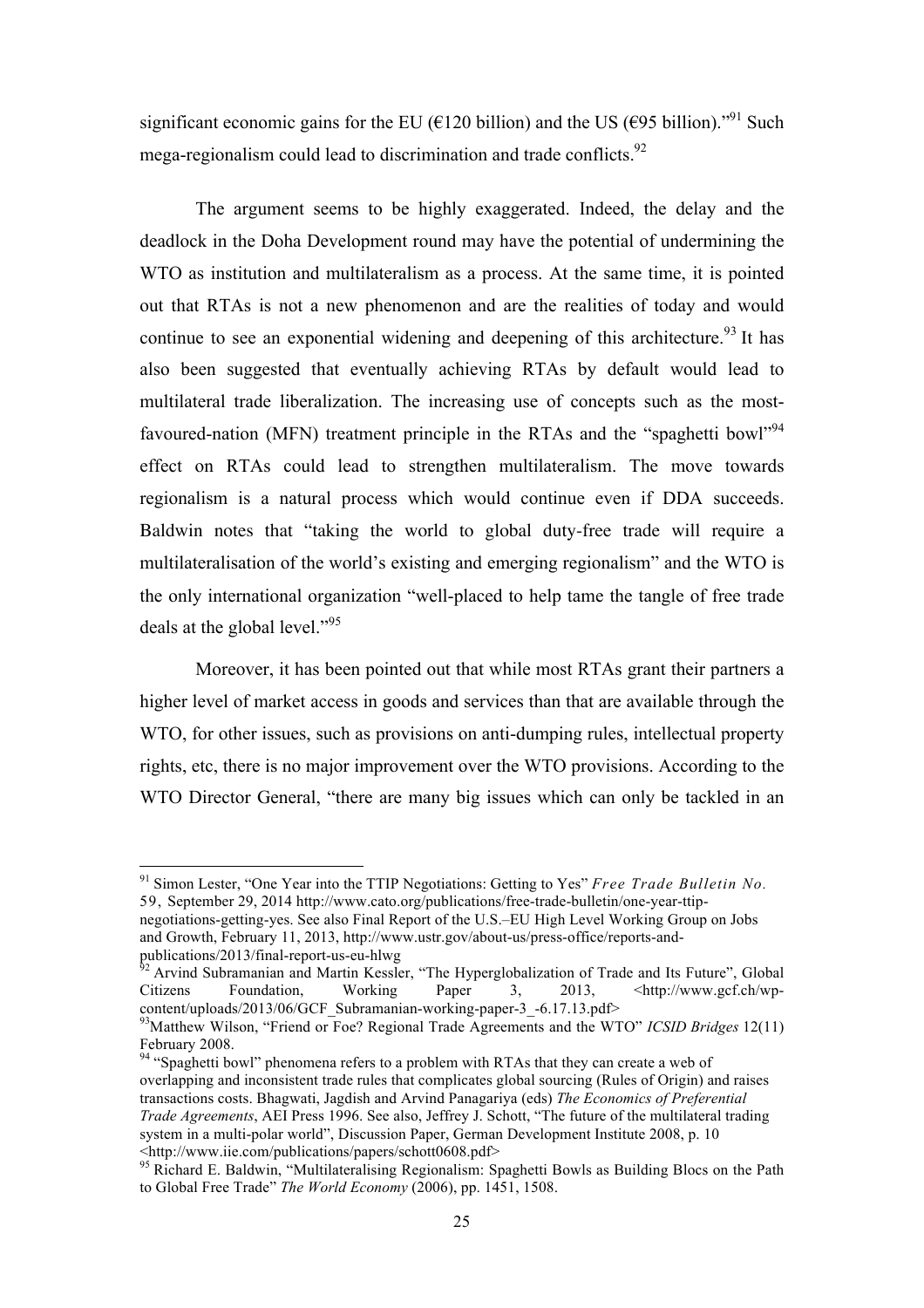efficient manner in the multilateral context through the WTO."<sup>96</sup> Thus the opinions are at best divided on the question of regionalism endangering multilateralism. In addition, the developed countries are the major gainers of multilateralism and a greater onus lies on them to ensure the success the WTO negotiations.

Further, TTP and TTIP negotiations are more complex and difficult than the early projected. In the context of TTIP, there are various contentious issues that the EU and US must overcome, such as US liberalize its financial services markets; EUs argument for stronger protections for its "geographical indications"; EU data privacy protections undermined by the US NSA spying scandals; investor-state dispute settlement mechanism etc.<sup>97</sup> As far as TTP is concerned, the negotiation which was expected to conclude by 2013 is already delayed. Negotiating countries are divided on a number of issues, including opening up Japan's auto and farm markets, government procurement, pharmaceutical patents and limiting the role of state-owned enterprises etc.<sup>98</sup> Given the strategic nature of TTP and TTIP, the likelihood of a FTA among the BRICS (Brazil, Russia, India, China and South Africa) countries to counterbalance is increasing.<sup>99</sup>

#### *6.4 Missed deadline and a broken promise*

The Director General of the WTO notes that "if we missed the 31 July deadline for the adoption of the protocol on the Trade Facilitation Agreement, it would be likely to have an impact on all areas of our work." The DDA was initiated in 2001, with lot of opportunities for consensus on several negotiating issues all along the years. The Members choose not to early "harvest" most of the issues, citing "single undertaking" principles. Further, the current proposal on stockpiling and agriculture subsidy was already part of the 2008 draft negotiating text on Agriculture

 <sup>96</sup> WTO 2014, *supra* note 88. <sup>97</sup> Simon Lester, "One Year into the TTIP Negotiations: Getting to Yes" *Free Trade Bulletin No.* 59, September 29, 2014 http://www.cato.org/publications/free-trade-bulletin/one-year-ttipnegotiations-getting-yes. <sup>98</sup> "Ministers miss deadline for Trans-Pacific Partnership," 11 December 2013 http://www.abc.net.au/news/2013-

<sup>12-10/</sup>an-tpp-talks/5148338; Elliot J. Feldman, "The pivot to Asia and the inevitable failure of the Trans-Pacific Partnership," June 23 2014, http://www.lexology.com/library/detail.aspx?g=64175cf7- 2586-4b5a-bb59-49fe3bf5e3f1 <sup>99</sup> Vai Io Lo, Mary Hiscock (ed) *The Rise of the BRICS in the Global Political Economy: Changing* 

*Paradigms?* Edward Elgar Publishing 2014.pp.72-73. Sachin Kumar Sharma and Murali Kallummal, "A GTAP Analysis of the Proposed BRICS Free Trade Agreement" Presented at the 15th Annual Conference on Global Economic Analysis "New Challenges for Global Trade and Sustainable Development", Geneva, Switzerland June 27 – 29, 2012.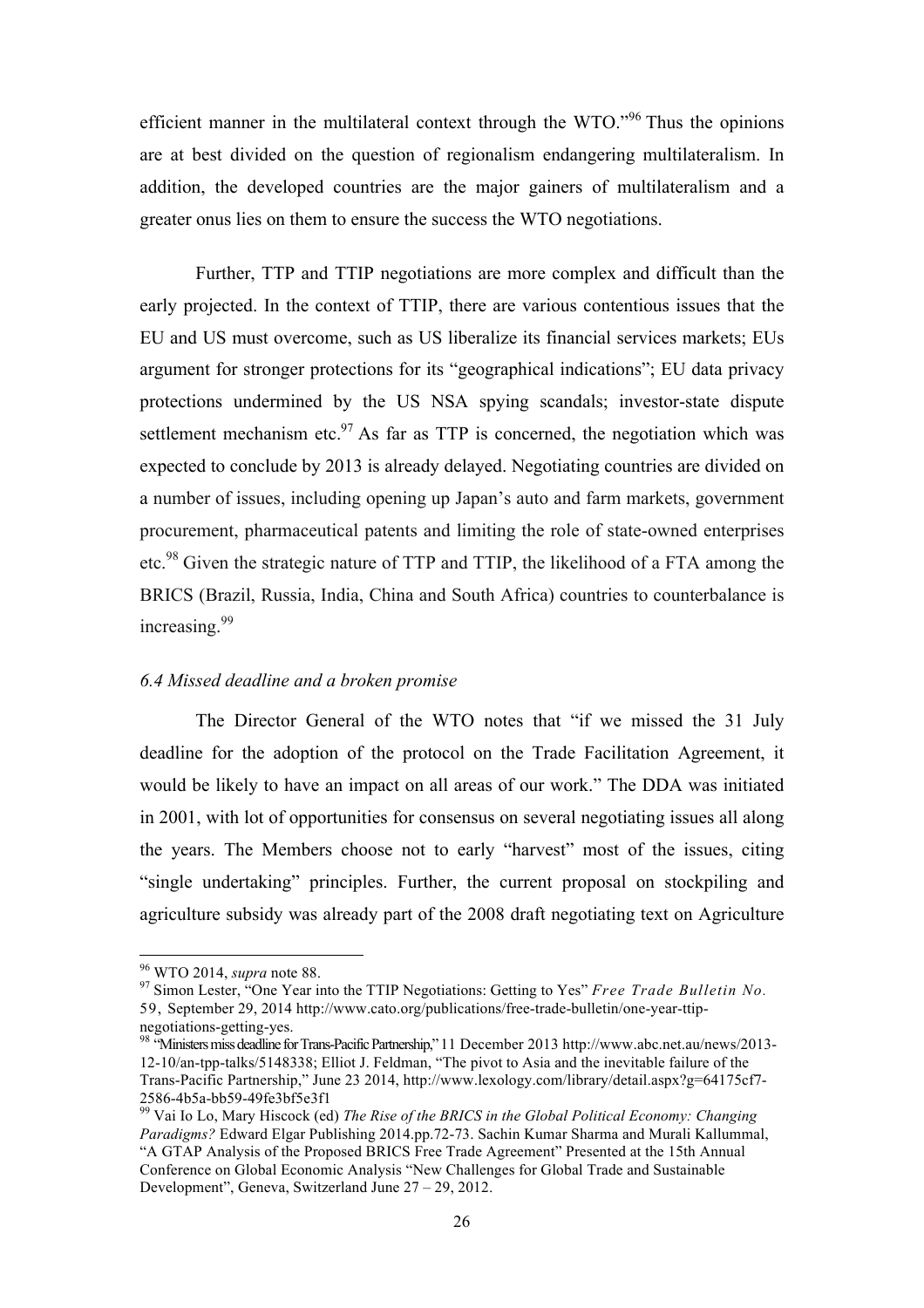modalities.<sup>100</sup> One cannot put the onus solely on India for going back on the 'piecemeal' Bali package rather than accepting the failure as systemic and collective. If the system has failed, and the Doha Round has derailed, the developed countries are equally at fault for their uncompromising positions.

Missing deadlines are nothing new to the WTO. For instance, a recent deadline to implement export subsidies elimination in 2013 as stipulated in the Hong Kong Ministerial Declaration was missed with developed countries being the culprit.  $101$  Similarly, the developed countries agreed to work through the Sub-Committee on Cotton ambitiously, expeditiously, and specifically, and to eliminate all forms of export subsidies for cotton provided by developed countries in 2006.<sup>102</sup> The TFA is, thus, only one in the long line of 'missed deadlines' from the inception of the WTO. "Many of these missed deadlines and unfulfilled obligations are central to the demands of developing countries … and a vast majority of missed deadlines is because of the US and developed countries withholding consensus."103 Thus, it is not worthwhile to amplify the 'lost opportunity' and one should get in terms with reality that the developing countries are now more conscious of their concerns and interest than they were during the Uruguay Round of negotiations, which in the hindsight was not as beneficial as was projected.

Finally, by going back on its promise, did India undermine its image among its peers? This should be the last of worries given the paramount nature of issues at stake. India's farm subsidy and stockpiling have two fold welfare objectives, ensure agricultural productivity, thereby ensuring food security, and secondly, guaranteed

<sup>&</sup>lt;sup>100</sup> The text provided that the base level for reductions in Overall Trade-Distorting Domestic Support shall be the sum of (a) the Final Bound Total AMS (b) for developing countries 20 per cent of the average total value of agricultural production in the 1995-2000 or 1995-2004 period as may be selected by the Member concerned and (c) the higher of average Blue Box payments as notified to the Committee on Agriculture, or 5 per cent of the average total value of agricultural production, in the 1995-2000 or 1995-2004 base period as may be selected by the Member concerned. Revised Draft Modalities for Agriculture, TN/AG/W/4/Rev.4, 6 December 2018, p. 4 and para 1-3 of Annex B, p. 39 <http://www.wto.org/english/tratop\_e/agric\_e/agchairtxt\_dec08\_a\_e.doc>. See also Bellmann, *et al* 2013, *supra* note 38; G-33 proposal: early agreement on elements of the draft Doha accord to address food security; ICTSD, Programme on Agricultural Trade and Sustainable Development, Information Note, International Centre for Trade and Sustainable Development, Geneva, Switzerland, <www.ictsd.org>.

<sup>&</sup>lt;sup>101</sup> The Hong Kong Ministerial Declaration WT/MIN(05)/DEC 2005 where it was stated that "... agree to ensure the parallel elimination of all forms of export subsidies and disciplines on all export measures with equivalent effect to be completed by the end of 2013".<br><sup>102</sup> Paragraph 11, Hong Kong Ministerial Declaration WT/MIN(05)/DEC).

<sup>&</sup>lt;sup>103</sup> Chakraborthy Raghavan, "Misplaced claims of deadline sanctity for TFA", South-North Development Monitor (SUNS) #7855, 31 July 2014.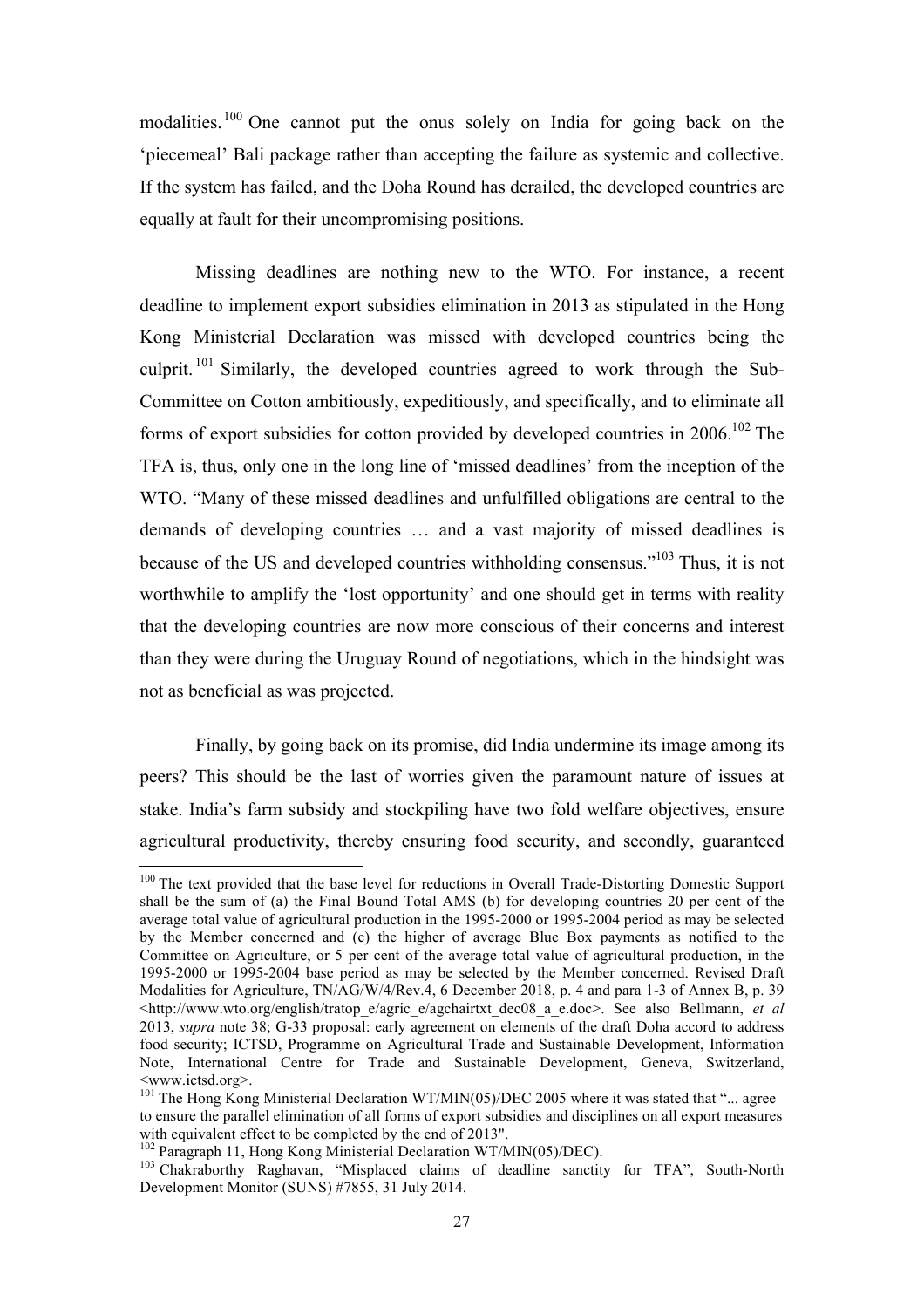income support farmers for such produce. Farm subsidy by all practical sense is a lifeline for the producers of agriculture commodity and guarantees farmers a minimum price for agriculture produces preventing distress sale. This also ensures a stable price environment for farmers which is very important for increasing agricultural production and productivity.<sup>104</sup> In addition, stockpiling is important for redistribution of food to poor through the public distribution system, export of the same could not be justified.

India is a country where about 69% (700 million) of the population, are dependent on the rural economy for their livelihood, with an annual per capita income of US\$175 as compared to national per capita income of US\$480.<sup>105</sup> Nearly 70% of cultivable land is prone to the vagaries of the monsoon and farmer's suicide is an everyday occurrence. Most farmers are illiterate and many even don't have identity card let alone a bank account which are essential for secure subsidy. In such a scenario, the farm subsidy and welfare measures that are essential lifeline, are nonnegotiable, apart from the Constitutional mandate of building an equitable society. Besides, countries like the US that are in the forefront of accusing India, also share the dubious distinction of going back on treaty commitments, either be it Havana Charter in 1947 or the Kyoto Protocol to the United Nations Framework Convention on Climate Change (UNFCCC) in 2001, citing national interest.<sup>106</sup> The legitimate welfare of the people is paramount, and India has every right pursuing this objective.

# **7. Inconsistent national policy and policymaking**

The AOA is inherently worded to serve the interest of the developed countries, particularly the EC, the US, and Japan, which can continue to maintain a very high level of support for agriculture through the exempt category. Ofcourse, the developing countries understood the reality quite late. However, this does not preclude the fact that India and other countries have agreed to this agreement at the Uruguay Round

<sup>104</sup> Price Support Scheme (PSS): The Operational Guidelines <http://agricoop.nic.in/imagedefault/cooperation/pssguidelines.pdf>

<sup>&</sup>lt;sup>105</sup> Shishir Priyadarshi "Decision-Making Processes in India: The Case of the Agriculture Negotiations," *Managing the Challenges of WTO Participation: Case Study* 15  $\leq$ http://www.wto.org/english/res\_e/booksp\_e/casestudies\_e/case15\_e.htm>

 $106$  US Position on International Treaties, Global Policy Forum, July, 2003

<sup>&</sup>lt;https://www.globalpolicy.org/empire/26665-us-position-on-international-treaties.html>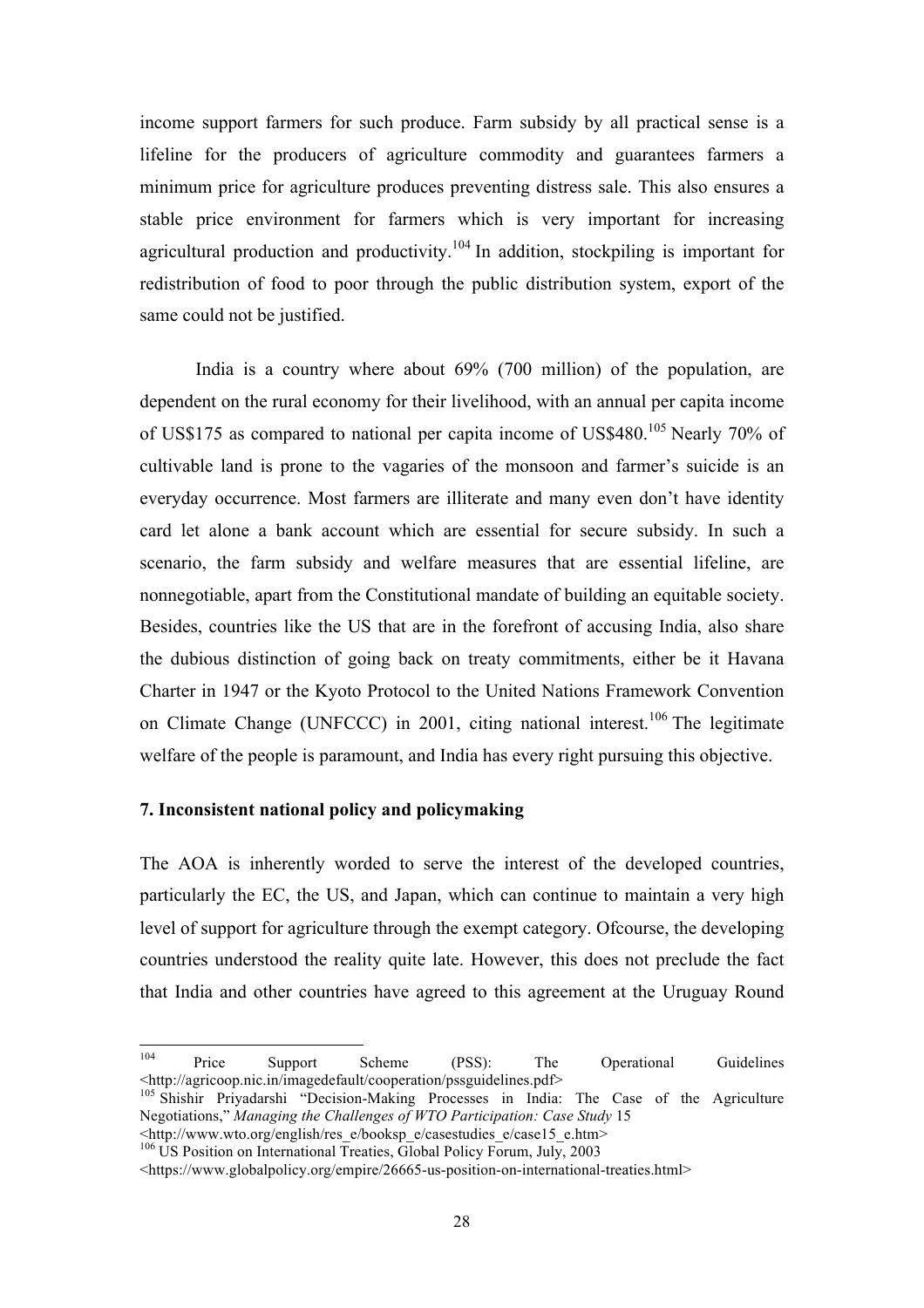and therefore are bound by the obligations listed in the same. Trade distorting or not, the AoA provides for sufficient leeway to redesign the domestic support measures to suit the conditions laid down in the agreement, as has been managed by the developed countries. For developing countries, this would demand a clear understating of domestic policy goals, national priorities and clever maneuvering. For India, the key is to frame an unambiguous national policy and "a negotiating and litigation strategy which allows the Indian people to protect their visual interest." $107$  This would depend on India's ability to consciously restructure and manage its existing domestic support programmes, something that India had failed put in place.

Unfortunately, India's current policymaking apparatus is inhibited with inconsistences. In the context of AoA, India's implementation practices have been questioned at various WTO forums. Specifically, concerns were raised and clarification sought on the inconsistent subsidy practices, and the AMS calculation methodology adopted by India. For instance, one of the anomalies in the Indian subsidy scheme is in the context of rupee or dollar as a base currency for calculation of AMS. India initially calculated its AMS in Indian rupees, <sup>108</sup> however, shifted to US dollars without any explanation.<sup>109</sup> India converted the support prices to US dollars using an exchange rate of Rs.  $13.4 = $1$ , which is the average official exchange rate during the 1986-88 base period.<sup>110</sup> The result was fixed ERP. It has been contested that this practice deviates from the requirement in Article 1(h)(ii) of the AoA to calculate the level of support actually provided during any year "with the constituent data and methodology used in the tables of supporting material incorporated by reference in Part IV" of India's Schedule.<sup>111</sup> By converting its ERP to US dollars at the rate of Rs 13.4 per US\$, India is alleged to have used an exchange rate that has seriously distorted the comparison between the fixed ERP and applied administered prices.<sup>112</sup> While the attempt is to protect Indian interest in sustained domestic support

<sup>&</sup>lt;sup>107</sup> B. S. Chimni (1999), "India and Ongoing Review of WTO Dispute Settlement System" *Economic and Political Weekly*, 30 January, 1999, pp. 264-7 at 267.

<sup>&</sup>lt;sup>108</sup> WTO, India's Notification to the Committee on Agriculture,  $G/AG/AGST/IND$ .<br><sup>109</sup> WTO, India's Notification to the Committee on Agriculture,  $G/AG/N/IND/7$ .<br><sup>110</sup> JTB Associates (2011), *supra* note 30.<br><sup>111</sup> See WTO, India' Raised by Members Under the Review Process," *Compilation Of Questions for the Meeting On 29 September 2011 Committee On Agriculture*, G/AG/W/87, 22 September 2011. 112Ibid para 45.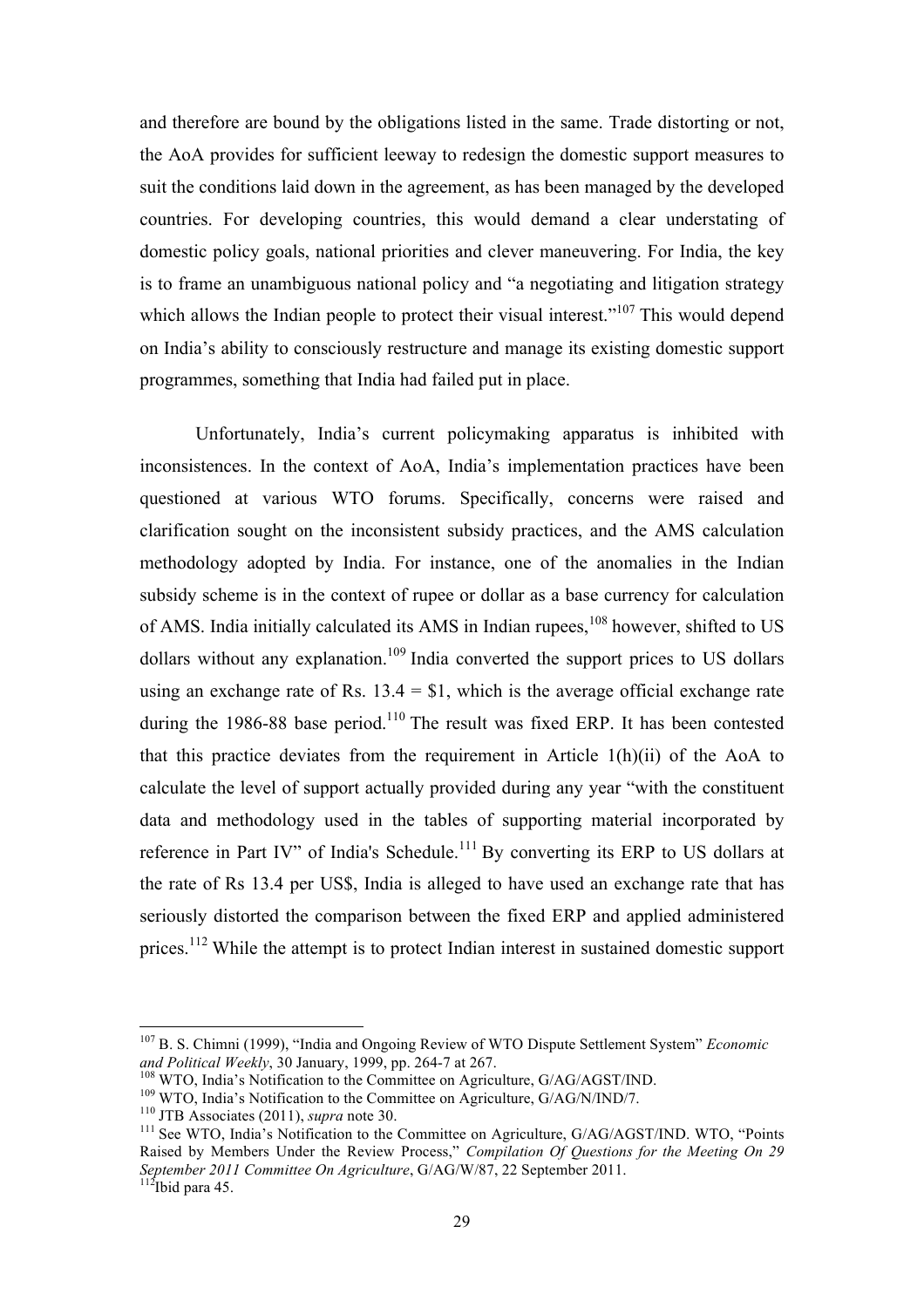for agriculture products, India is yet to provide a logical legal explanation on the change in practice.

Further, India in its notified to the WTO, had classified the Government procurement at MSP not as "market price support" but as public stockholding for food security purposes.<sup>113</sup> India's has clarified that AoA footnote 5 to para 3 of Annex 2 covers both the acquisition and the release of foodstuffs at administered prices. As required, India notifies the difference between the acquisition price and the external reference price as AMS <sup>114</sup> However, concern has been raised against this interpretation. India is alleged to have followed a policy of "double subsidization" for producers of major crops such as rice and wheat. Large input subsidies are provided, and administered prices are announced before the sowing season with guaranteed procurement. In addition, it has been pointed out that in the AMS calculation, India used only government purchases rather than total production in the equation, which was the case in the earlier notification and the right approach according to some.<sup>115</sup>

India has classified all agriculture input subsidies in S&D box permissible under Article 6.2 of AoA, claiming that 98.97 per cent of Indian farm holdings are low-income, resource-poor farmers.<sup>116</sup> For this purpose, India classified all farmers owning less than 10 hectares of land as low-income and resource-poor farmers. Even land holdings over 10 hectares may qualify as resource-poor as these are covered by land ceiling laws and would largely be un-irrigated lands.<sup>117</sup> The US has also pointed some anomaly regarding the data which has been projected by India. As per the Indian interim budget, the estimate for Food Security Act in 2014-2015 is Rs 115,000 crore (US\$18.8 billion). Whereas, India's National Sample Survey Office the poverty gap per its latest Consumption Expenditure Survey is Rs 55,744 crore (US\$9.1 billion) in 2011-2012. The US notes that the cost of implementing National Food

<sup>&</sup>lt;sup>113</sup> Annex 2, para 3 of the AOA.<br><sup>114</sup>WTO, "Responses to Points Raised by Members under the Review Process," *Compilation of responses to questions raised during the Committee on Agriculture, 17 November 2011, Committee on* Agriculture, G/AG/W/92, 16 January 2012, p. 27.

<sup>&</sup>lt;sup>116</sup> WTO, India's Notification to the Committee on Agriculture, G/AG/N/IND/7. See also Responses To Points Raised By Members Under The Review Process, Compilation of responses to questions raised during the Committee on Agriculture meeting on 29-30 September 2011, G/AG/W/88, 21 October 2011. p. 19. See also, WTO, Points raised by members under the review process Compilation of questions for the meeting on 5 and 6 June 2014, Committee on Agriculture G/AG/W/127, 26 May 2014, p. 9.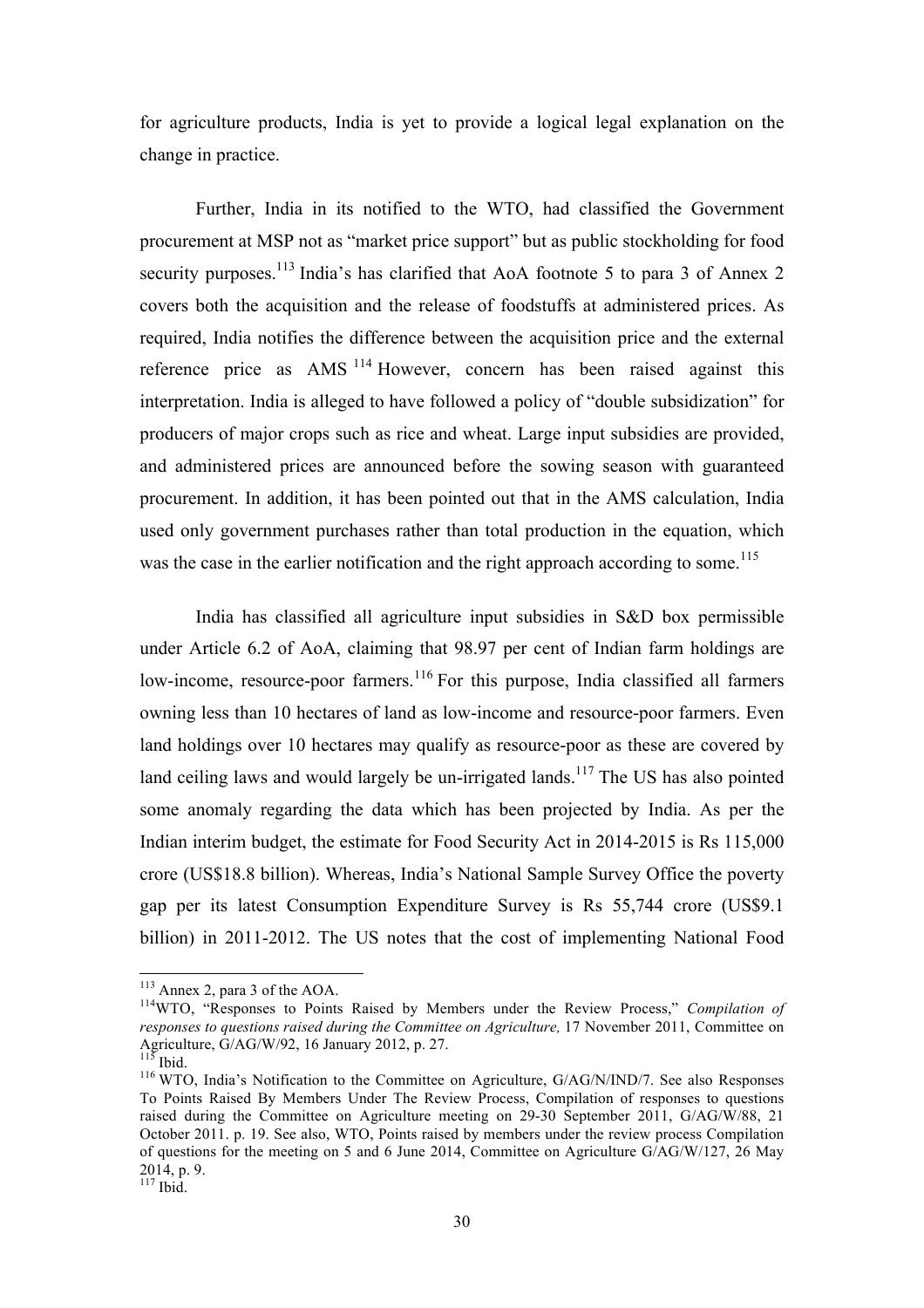Subsidy Act is "approximately twice the amount it would cost to provide all below poverty households with enough cash to cross the poverty line."<sup>118</sup>

These are only few instances of Indian practices and policies that might fall foul with the WTO rules. India might come up with a logical explanation for these practices to follow up and support its policy, practice and interpretation. However, the inconsistencies also show the *adhocism* and piecemeal approach adopted by India towards WTO commitments. The legality of India subsidy schemes vis-à-vis the WTO rules which is the subject of the current fiasco, is the upshot of the traditionally opaque and bureaucratized policy formulation process in India. India lacks an independent policy formulation and institutionalized consultation process. The policy making and the negotiating positions are invariably set by an unsteady bureaucracy and the negotiating team, even today, are predominantly government officials. Indian "negotiating positions are almost without exception recommended by Commerce Ministry officials, examined by the Committee of Secretaries, and then approved by the concerned Cabinet sub-committee."119 Lack of institutionalized policy making and coordination is reflected even within the government ministerial structure. For instance, there is no institutionalized connect between the Ministry of Agriculture, which is the nodal ministry for all issues pertaining to agriculture, and the nodal ministry for WTO, the Ministry of Commerce and Industry which review implementation and lead trade negotiations.

Consultations with national academic and research institutions and stakeholders are selective, piecemeal and need-based. During the Uruguay Round of trade negotiations, India was largely a cautious and passive player.<sup>120</sup> No academic institutions or stakeholders were consulted for formulating key negotiating positions. In fact, the central government did not consider it necessary to even consult the state governments despite being a significant stakeholder and agriculture being a state

<sup>&</sup>lt;sup>118</sup> WTO, Points raised by members under the review process Compilation of questions for the meeting on 5 and 6 June 2014, Committee on Agriculture  $G/AG/W/127$ , 26 May 2014, p. 9.

 $^{119}$  Interview with Julius Sen, a former high ranking bureaucrat in the Indian administrative service, in Shishir Priyadarshi, "Decision-Making Processes in India: The Case of the Agriculture Negotiations, Managing The Challenges Of WTO Participation, *WTO Case Study 15*

<sup>&</sup>lt;http://www.wto.org/english/res\_e/booksp\_e/casestudies\_e/case15\_e.htm>

<sup>&</sup>lt;sup>120</sup>Amit Shovon Ray and Sabyasachi Saha, "Shifting Coordinates of India's Stance in the WTO: Understanding the Domestic and International Economic Drivers", 98, in Amrita Narlikar and Brendan Vickers(Eds),*Leadership and Change in the Multilateral Trading System* (MartinusNijhoff Publishers 2009).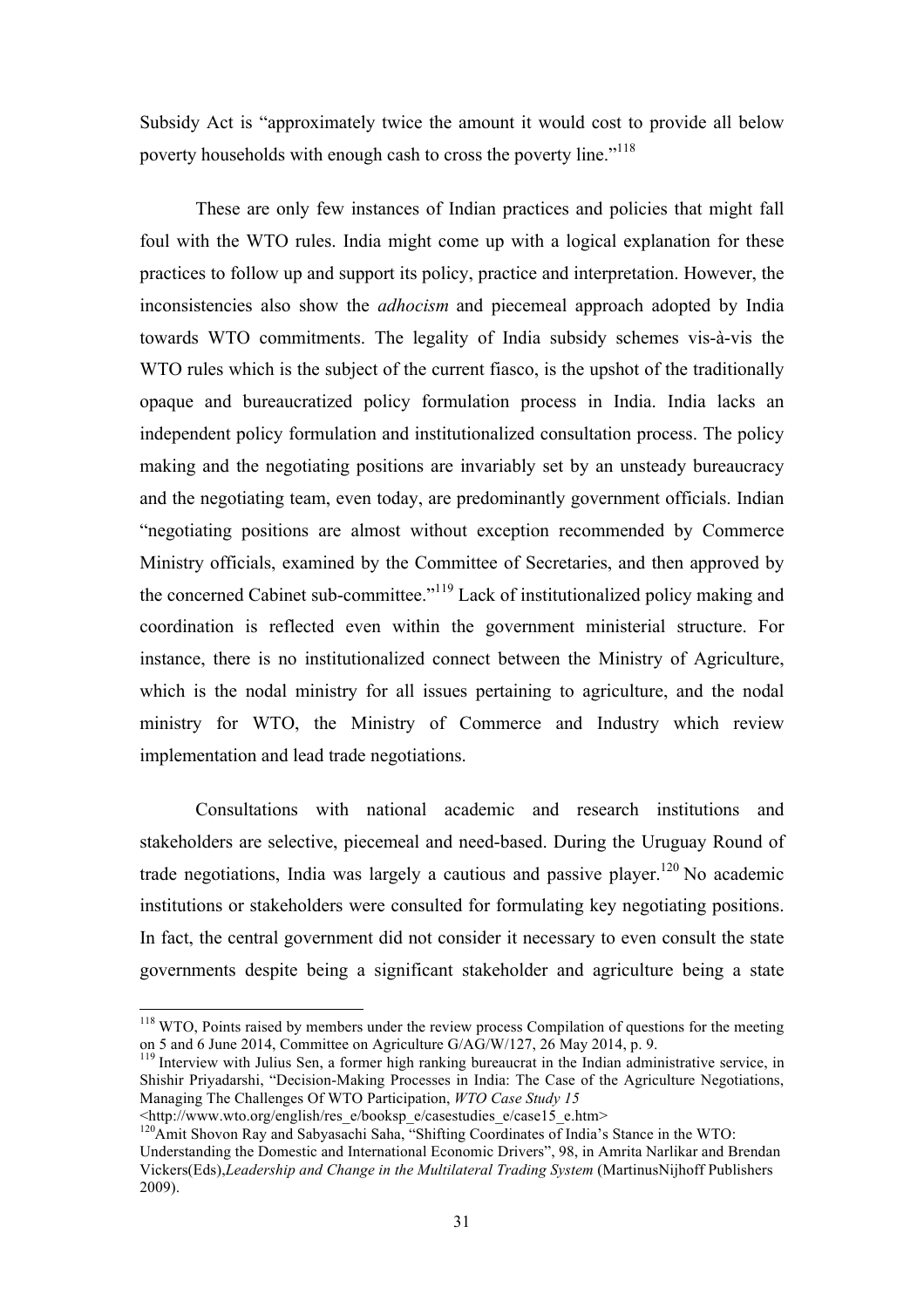subject under the Indian Constitution.<sup>121</sup> Indeed, much have changed since the Uruguay Round, and wider consultations in the decision making process are now encouraged. However, the dominant views in many of the stakeholder consultations are government orchestrated or controlled or may have an industry bias. Many of the research institutions and "think-tanks" are funded by governments and act more as micro-level data collection units rather than providing an independent analysis and opinion on the negotiating issues. The bureaucracy has the final say on what data or opinion needs to be taken depending on the appropriateness of these positions. It was precisely because of these reasons that the Indian negotiators signed at the Uruguay Round an agreement they were unable to comprehend, and the current turn around in the negotiating position is the evidence of such a myopic national vision. The consequence of such an approach is also evident from India's lack of capacity to tackle WTO cases especially when the opponents are developed countries that are well equipped with legal manpower and expertise.<sup>122</sup>

Wider consultation, stakeholder discussion and public participation could have ensured the emergence of a coherent and consistent national view on issues of direct implication for governance. Indeed, the landscape is changing, however, much needs to be done to ensure a robust decision making process, including establishing a culture of expert consultations away from bureaucratic choice and influence, and ensure a well-defined and consistent national policy. In fact, the recommendations must come from the 'independent' academia and think tanks, with the government playing an active role in concretizing the policy. A key aspect of this exercise would be to nurture expertise through establishing centers of excellence across India, with an independent research agenda. India did so in the context of intellectual property rights, by establishing Intellectual Property Rights (IPR) Chairs in various premier institutions, interestingly under the Copyright office of the Ministry of Human Resource Development (MHRD).<sup>123</sup> The Chairs are, however, Ministry driven with meager budget outlay generally used towards payments of chair professors' salary or conducting national seminars. There is general lack of incentive, functional autonomy

<sup>&</sup>lt;sup>121</sup>Priyadarshi, *supra* note 119.<br><sup>122</sup> Roy and Saha, *supra* note 120.<br><sup>123</sup> The Ministry under the scheme of Intellectual Property Education, Research and Public Outreach (IPERPO) has so far set up 18 IPR Chairs in various universities and institutes considering their potential for development and growth of IPR Education, Research and Training. <http://copyright.gov.in/frmlistiprchair.aspx>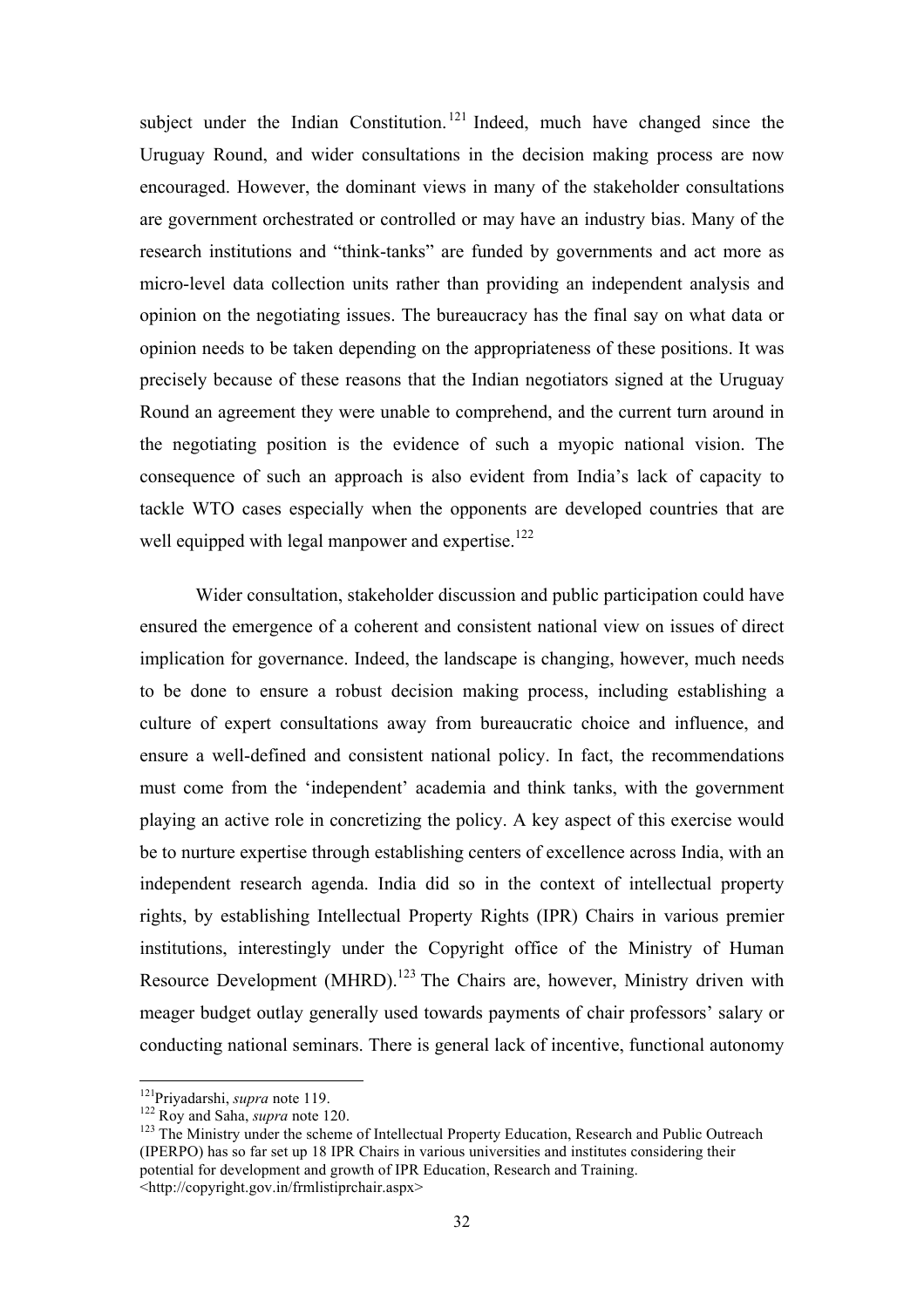or focus for the IPR Chair scheme.<sup>124</sup> Not surprisingly, many of the Chairs remain inactive and the budget underutilized because of the documentation and procedural difficulties.<sup>125</sup> Apart from the occasional gathering in academic seminars, it is unclear on how the facility is used to strengthen the national IPR policy and strategy.

The need is to strengthen WTO law and policy studies, given the fact that our core domestic concerns in the WTO are not solely in the Trade Related Intellectual Property Rights (TRIPs) but more in other covered agreements such as the Agreements on Agriculture, Sanitary and Phytosanitary Measures (SPS), Technical Barriers to Trade (TBT), Services (GATS) and strengthening the legal apparatus against WTO dispute settlement challenges. It does seems that India has been overzealous in promoting and educating about the WTO TRIPs Agreement which is largely seen as designed to protect developed countries IPRs in developing countries.<sup>126</sup> Such zeal must be shown in areas that are critical for leveraging and protecting India's business and people's interest at the WTO and in other countries. In the absence of these initiatives and misplaced priorities, India shall remain ill prepared in meeting the WTO challenges and shall continue to witness such disconcerting turnarounds in the future.

### **8. Conclusion**

To conclude, India might eventually emerge unscathed both politically and legally, from the current opposition and pressure. Any option of moving forward with the "Bali package" without India would be unwise. Challenges, either through dispute

<sup>&</sup>lt;sup>124</sup> Report of the Expert Committee on the Continuation of the Scheme of Intellectual Property Education, Research and Public Outreach (IPERPO) in the XII Five Year Plan 2012-17, New Delhi  $^{2013.}_{^{125}$  Ibid.

 $126$  Of the total patents of 30,822 in force as on 31 March 2009, only 6,158 patents are held by Indians. See Annual Report of office of the Controller General of Patents, Designs, Trade Marks and Geographical Indications, 2008-09 <http://www.ipindia.nic.in/>. For the debate, see generally, R. Rajesh Babu, Constitutional Right to Property in Changing Times: The Indian Experience, Vienna Journal on International Constitutional Law, vol. 6(2) 2012, pp. 225-229; Biswajit Dhar and Niranjan Rao, "Dunkel Draft on TRIPS: Complete Denial of Developing Countries Interest" 27 *Economic and Political Weekly* (1992) 275; Sudip Chaudhuri, "Dunkel Draft on Drug Patents: Background and Implications" 28(36) *Economic and Political Weekly* (1993)1861-1865; V.G. Hedge, "Intellectual Property Rights and Asian-African States' in AALCO, *Commemorative Essays in International Law*  (New Delhi 2006) 133.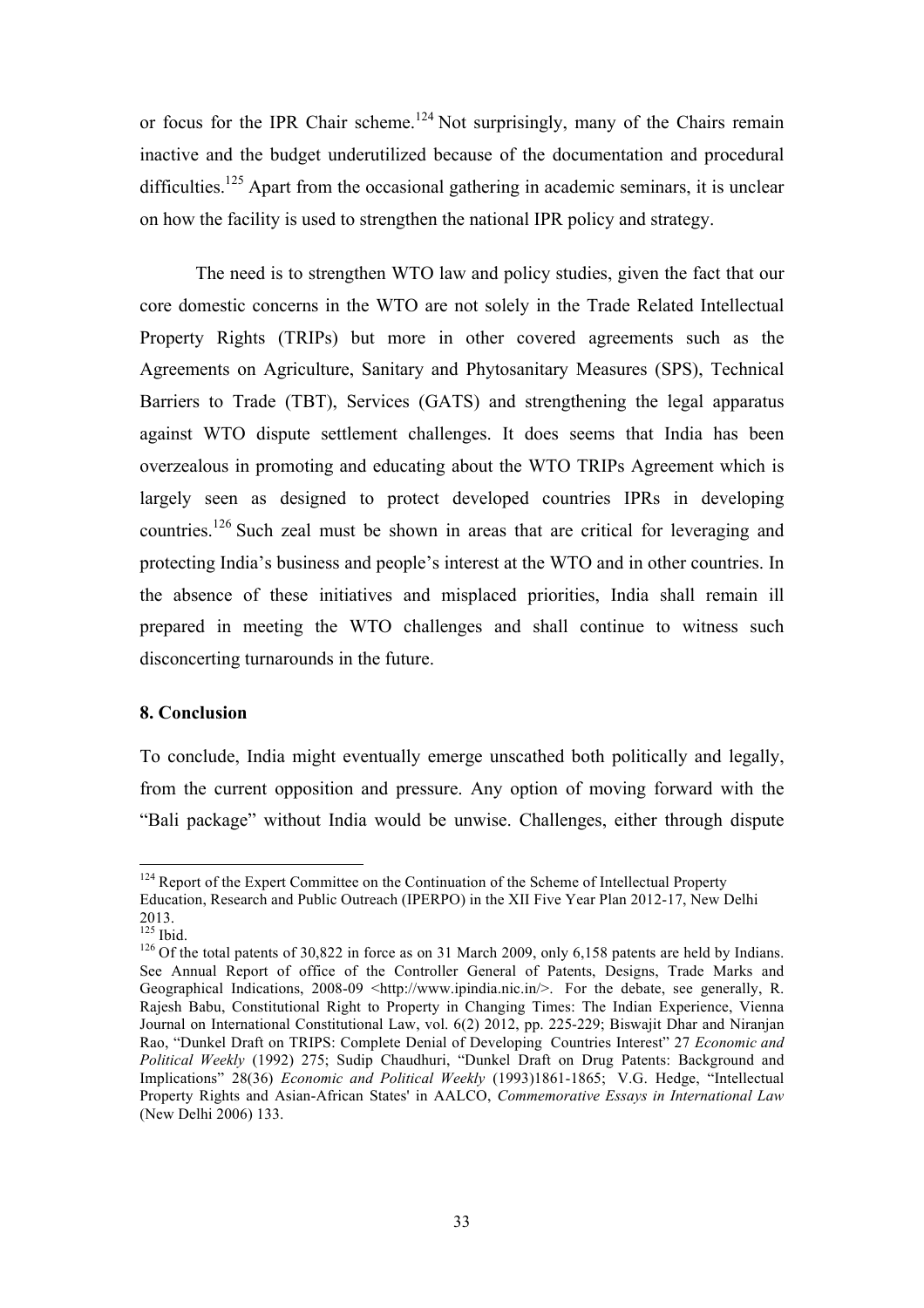settlement or of political isolation would only further undermine the WTO rules and multilateralism. It is just a matter of time that India's standpoint resonance across WTO membership, specifically among the developing countries. The experience would further strengthen India's leadership position and presents an opportunity to rebuild a coalition based on a renewed understanding. The developed countries, on the other hand, know well that the concern of food security is legitimate and realistic, and the only way to bring India on board is to accept its genuine demand. India has expressed its full support for the TFA, provided it is bundled with its food security concerns, a small leeway given the enormous policy shift taken by India. Since the final deadline is 31 July 2015, a short postponement of signing would not hinder the TFA or the Doha round.

India's demand for S&D treatment could be justified on a high moral ground. It is a reality that for India and other low-income countries, agriculture accounts for over 70% of the labour force, whereas it is only 4% in high-income countries.<sup>127</sup> Irrespective of any international legal and political fallout, India cannot overlook the interest of a large majority of its population who are directly depended on such welfare schemes. It is paradoxical that the AoA was one of the few agreements in the WTO framework conceived to protect developing country's interest in agricultural goods. The developed countries have used all available loopholes to maintain their subsidy regime, and farming subsidy programmes of the US, the EU and Japan run into billions of US dollars. Whereas, the developing countries are forced to relinquish their already meager subsidy schemes citing legal complexity. Bali was undeniably an unequal package, and the earlier government did concede to international pressure while agreeing to a temporary solution, with a due restrain clause attached to several conditionalities. For India, food security must come first and that the trade policies should be customised to guarantee it.<sup>128</sup> The new government is trying to salvage the lost opportunity, which is a bold move in the right direction.

 $127$ UNCTAD (1999) "Examining Trade in the Agricultural Sector, with A View to Expanding the Agricultural Exports of the Developing Countries, and to Assisting them in Better Understanding the Issues at Stake in the Upcoming Agricultural Negotiations", TD/B/Com.l/EM.8/2, 23 February 1999. <sup>128</sup>José Graziano da Silva, UNFAO Director-General, said that "Food security comes first and trade policies should be customised to guarantee it". FAO, Food security tops agenda of FAO Director-General's meeting with India's Prime Minister Modi, 10 September 2014, New Delhi, India<http://www.fao.org/news/story/en/item/243183/icode/>